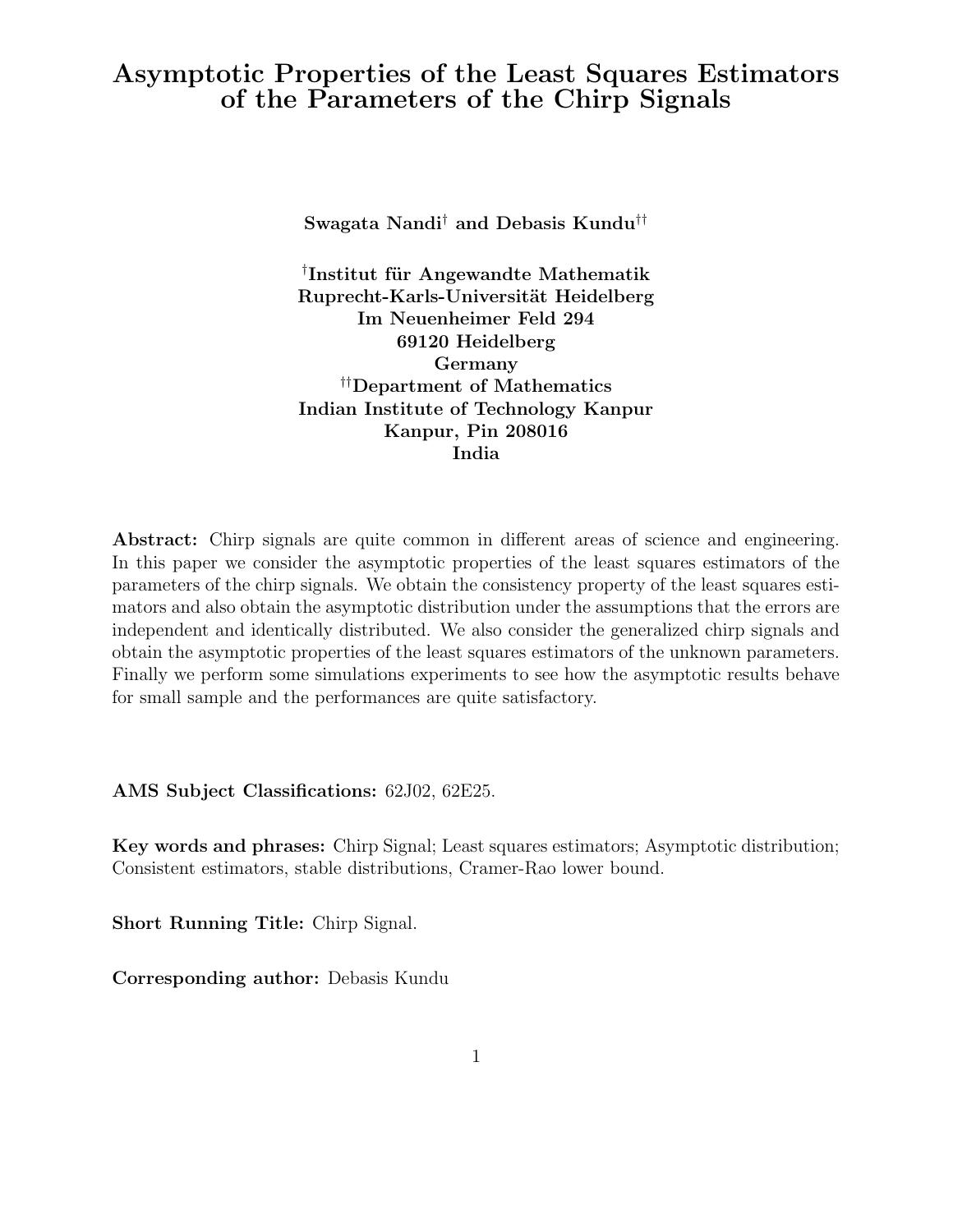### 1. INTRODUCTION

In this paper we consider the following signal processing model;

$$
y(n) = A^0 e^{j(\alpha^0 n + \beta^0 n^2)} + e(n); \qquad n = 1, ..., N.
$$
 (1.1)

Here  $y(n)$  is the complex valued signal observed at  $n = 1, ..., N$ ,  $A^0$  is the amplitude and it can be complex valued,  $j = \sqrt{-1}$ ,  $\alpha^0$  is the initial frequency and  $\beta^0$  is the frequency rate. The additive errors  $e(n)$ 's are complex valued independent identically distributed  $(i.i.d.)$ random variables with mean zero and finite variance.

The model (1.1) is known as the chirp signals in statistical signal processing literature. Chirp signals are quite useful in various areas of science and engineering particularly in physics, sonar, radar and communications. For example, chirp signals are used to estimate trajectories of moving objects with respect to fixed receivers. In addition, in situations where interference rejection is important chirp signals provide a successful digital modulation scheme. For instance, consider a radar illuminating a target. Then, the transmitted signal will be affected by a phase shift induced by the distance and relative motion between the target and the receiver. Assuming this motion is continuous and differentiable, the phase shift can be adequately modeled as  $\phi(t) = c + \alpha_0 t + \beta_0 t^2$ , where  $\alpha_0$  and  $\beta_0$  are related to speed and acceleration or range and speed depending on what the radar is intended for and on the kind of waveforms transmitted, see for example Rihaczek (1969, pp 56-65). It leads to the chirp signal model (1.1).

The estimation of the parameters of chirp signals are quite important. Several methods are available in the literature, see for example the work of Abatzoglou (1986), Kumaresan and Verma (1987), Djuric and Kay (1990), Gini, Montanari and Verrazzani (2000). Most of the methods that have been suggested in the literature yield maximum likelihood estimators. Although several methods are available in the literature, but the theoretical properties of the least squares estimators (LSE's) have not been discussed anywhere. The main aim of this paper is to obtain the theoretical properties of the LSE's under the appropriate model assumptions.

Note that the model (1.1) is a non-linear model. Therefore, it is not possible to obtain any finite sample property of the LSE's (Jennrich; 1969). All the results have to be asymptotic in nature. Several sufficient conditions (see for example Jennrich; 1969, Wu; 1981 or Kundu; 1991) are available in the literature which guarantee the consistency and the asymptotic normality of the LSE's. It is shown in Kundu (1996) that even a particular case of this model (1.1), namely when  $\beta^0 = 0$ , does not satisfy the sufficient conditions of Jennrich (1969) or Wu (1981). Therefore, it is clear that the present model also does not satisfy those sufficient conditions. Because of the complex structure of the model it is not immediate how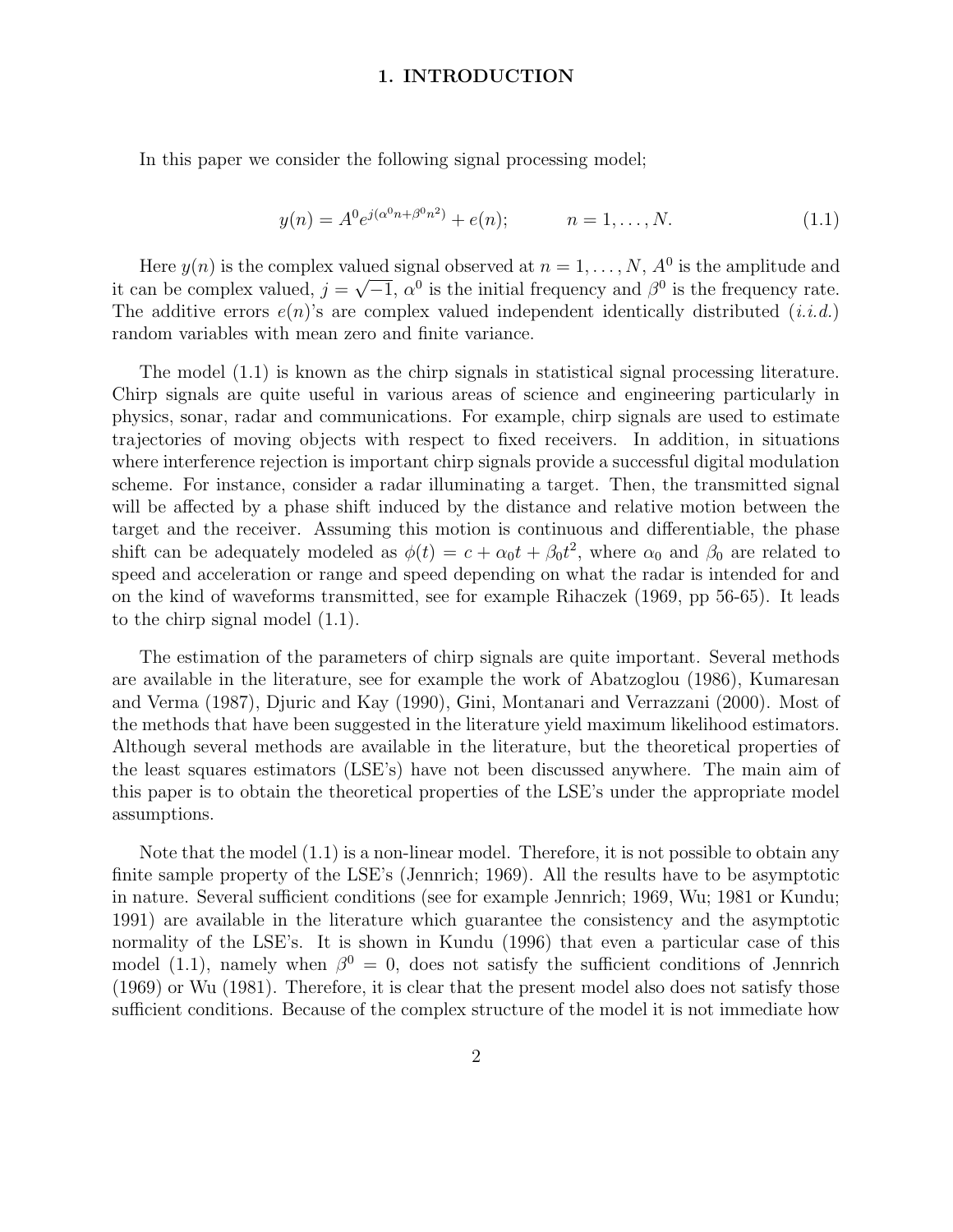the LSE's will behave in this situation. For the non-linear models as considered by Jennrich (1969), Wu (1981) or Kundu (1991), it is observed that the rate of convergence of the LSE's is usually  $O_p(N^{\frac{1}{2}})$  (here  $O_p(N^a) = Z$  means  $\frac{Z}{N^a}$  is bounded in probability), where as here the rate of convergence of the LSE of  $\alpha^0$  is  $O_p(N^{\frac{3}{2}})$  and for  $\beta^0$  it is  $O_p(N^{\frac{5}{2}})$ .

In this paper we use the following notations: almost sure convergence will be denoted by  $\stackrel{(a.s.)}{\longrightarrow}$ , the convergence in distribution will be denoted by  $\stackrel{(d)}{\longrightarrow}$  and C will denote arbitrary constant and it may be different at different places. The rest of the paper is organized as follows. In section 2, we define the LSE's of the model parameters of (1.1) and obtain their consistency properties. The asymptotic distributions of the LSE's are obtained in section 3. The consistency and the asymptotic normality properties of an estimator of  $\sigma^2$  are discussed in section 4. Generalized Chirp signals are considered in section 5. Some simulations results are presented in section 6 and finally we draw conclusions in section 7.

## 2. CONSISTENCY PROPERTY OF THE LEAST SQUARES ESTIMATORS

In this section first we define the LSE's of the parameters of the model  $(1.1)$  and then we obtain the consistency property of the LSE's. We use the following notations;  $\theta = (A_R,$  $A_I$ ,  $\alpha$ ,  $\beta$ ). Here  $A_R$  and  $A_I$  denote the real and imaginary parts of the complex amplitude A and  $\boldsymbol{\theta}^0 = (A_R^0, A_I^0, \alpha^0, \beta^0)$  denotes the true parameter value of  $\boldsymbol{\theta}$ . The LSE's of  $\boldsymbol{\theta}^0$ , say  $\hat{\boldsymbol{\theta}}$  $=(\hat{A}_R, \hat{A}_I, \hat{\alpha}, \hat{\beta})$  can be obtained by minimizing

$$
Q(A_R, A_I, \alpha, \beta) = \sum_{n=1}^{N} |y(n) - Ae^{j(\alpha n + \beta n^2)}|^{2}
$$
 (2.1)

with respect to  $A_R$ ,  $A_I$ ,  $\alpha$  and  $\beta$ . We make the following assumptions of the model (1.1).

**Assumption 1:**  $A^0 = A^0 + jA^0$  is an arbitrary complex number,  $\alpha^0, \beta^0 \in (0, \pi)$  and  $e(n)$ 's are *i.i.d.* complex valued random variables. Let us write  $e(n) = e_R(n) + je_I(n)$ , where  $e_R(n)$  and  $e_I(n)$  are the real and imaginary parts of  $e(n)$ . It is assumed that  $E(e_R(n)) =$  $E(e_I(n)) = 0, V(e_R(n)) = V(e_I(n)) = \frac{\sigma^2}{2}$  $\frac{p^2}{2}$  and  $e_R(n)$  and  $e_I(n)$  are independently distributed

Now we can state the following result:

**Theorem 1:** If  $\boldsymbol{\theta}^0 = (A_R^0, A_I^0, \alpha^0, \beta^0)$  is an interior point of the parameter space  $\boldsymbol{\Theta} =$  $\Re \times \Re \times [0, \pi] \times [0, \pi]$  and if the error random variables  $e(n)$ 's satisfy assumption 1 and  $|A^0| > 0$ , then  $\hat{\theta}$ , the LSE of  $\theta^0$  is a strongly consistent estimator of  $\theta^0$ .

To prove Theorem 1, we need the following lemmas

Lemma 1: Let us denote

$$
S_{c,M} = \{ \boldsymbol{\theta} : \boldsymbol{\theta} = (A_R, A_I, \alpha, \beta), |\boldsymbol{\theta} - \boldsymbol{\theta}^0| \geq 4c, |A_R| \leq M, |A_I| \leq M \}.
$$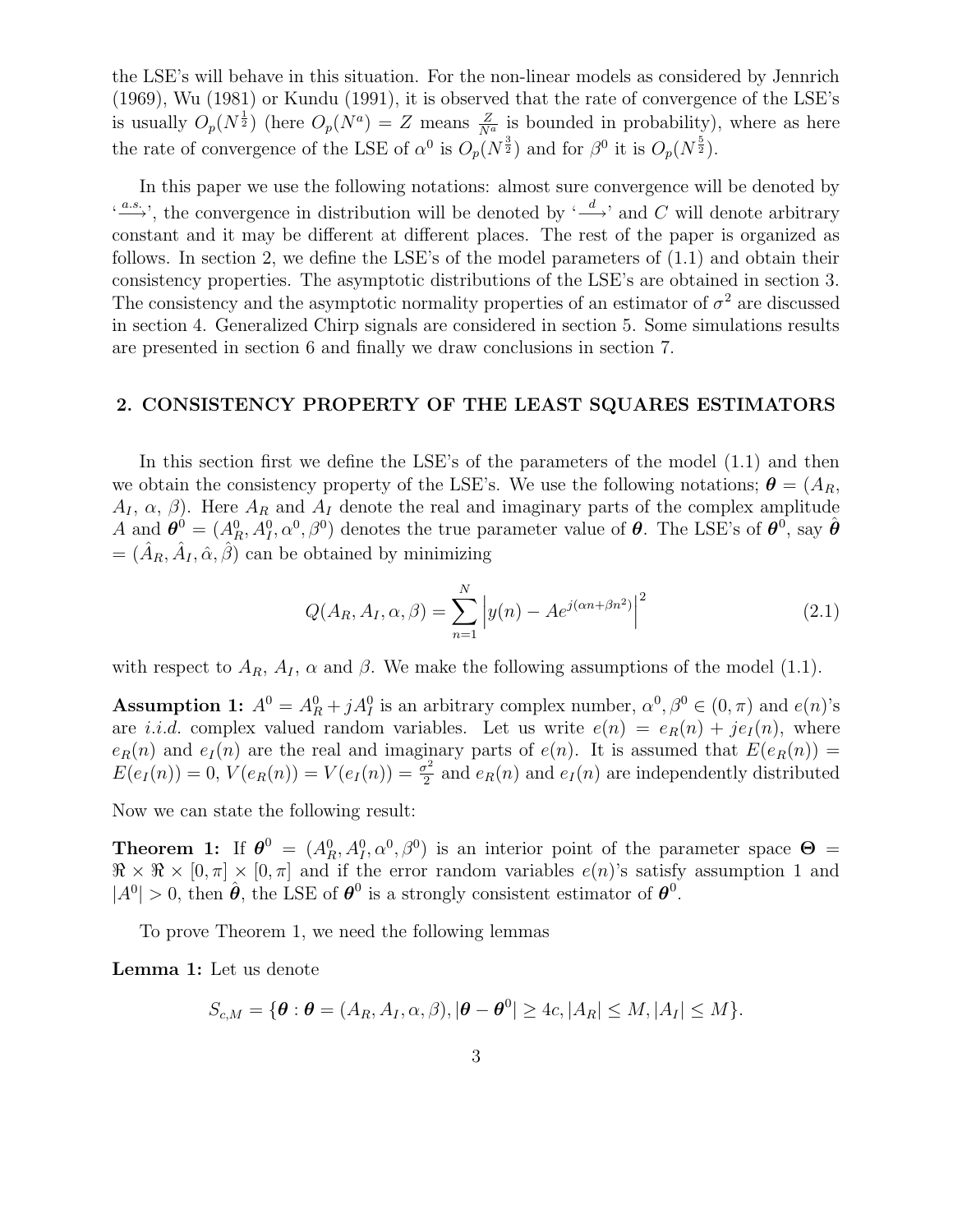Suppose  $e(n)$ 's are *i.i.d.* random variables satisfying assumption 1. If for any  $c > 0$  and for some  $M<\infty$ 

$$
\underline{\lim}_{\theta \in S_{c,M}} \frac{1}{N} \left[ Q(\theta) - Q(\theta^0) \right] > 0 \quad a.s. \tag{2.2}
$$

.

then  $\hat{\boldsymbol{\theta}}$ , the LSE of  $\boldsymbol{\theta}^0$ , is a strongly consistent estimator of  $\boldsymbol{\theta}^0$ .

Proof of lemma 1: The proof is simple and can be obtained along the same line of the proof of Lemma 1 of Wu (1981), therefore it is omitted.

**Lemma 2:** Let  $\{X(n)\}\$ be a sequence of *i.i.d.* real valued random variables with mean zero and finite variance  $\sigma^2$ , then as  $N \to \infty$ 

$$
\sup_{a,b} \left| \frac{1}{N} \sum_{t=1}^{N} X(t) \cos(at) \cos(bt^2) \right| \xrightarrow{a.s.} 0.
$$

Proof of lemma 2: Consider the following random variables:

$$
Z(t) = \begin{cases} X(t) & \text{if } |X(t)| \leq t^{\frac{3}{4}} \\ 0 & o.w. \end{cases}
$$

Then

$$
\sum_{t=1}^{\infty} P\left[X(t) \neq Z(t)\right] = \sum_{t=1}^{\infty} P\left[|X(t)| > t^{\frac{3}{4}}\right] = \sum_{t=1}^{\infty} \sum_{2^{t-1} \leq s < 2^t} P\left[|X(t)| > s^{\frac{3}{4}}\right]
$$
\n
$$
\leq \sum_{t=1}^{\infty} \sum_{2^{t-1} \leq s < 2^t} P\left[|X(1)| > 2^{(t-1)\frac{3}{4}}\right] \leq \sum_{t=1}^{\infty} 2^t P\left[|X(1)| > 2^{(t-1)\frac{3}{4}}\right]
$$
\n
$$
\leq \sum_{t=1}^{\infty} 2^t \frac{E|X(1)|^2}{2^{(t-1)\frac{3}{2}}} \leq C \sum_{t=1}^{\infty} 2^{-\frac{t}{2}} < \infty
$$

(Note that the third inequality follows from the Markov inequality.) Therefore,  $Z(t)$  and  $X(t)$  are equivalent sequences (Chung; 1974). So

$$
\sup_{a,b} \left| \frac{1}{N} \sum_{t=1}^{N} X(t) \cos(at) \cos(bt^2) \right| \xrightarrow{a.s.} 0 \quad \Leftrightarrow \quad \sup_{a,b} \left| \frac{1}{N} \sum_{t=1}^{N} Z(t) \cos(at) \cos(bt^2) \right| \xrightarrow{a.s.} 0.
$$
\n(2.3)

Let  $U(t) = Z(t) - E(Z(t))$ . Now observe that

$$
\sup_{a,b} \left| \frac{1}{N} \sum_{t=1}^{N} E(Z(t)) \cos(at) \cos(bt^2) \right| \le \frac{1}{N} \sum_{t=1}^{N} |E(Z(t))| = \frac{1}{N} \sum_{t=1}^{N} \left| \int_{|x| < t^{\frac{3}{4}}} x \, dF(x) \right| \longrightarrow 0
$$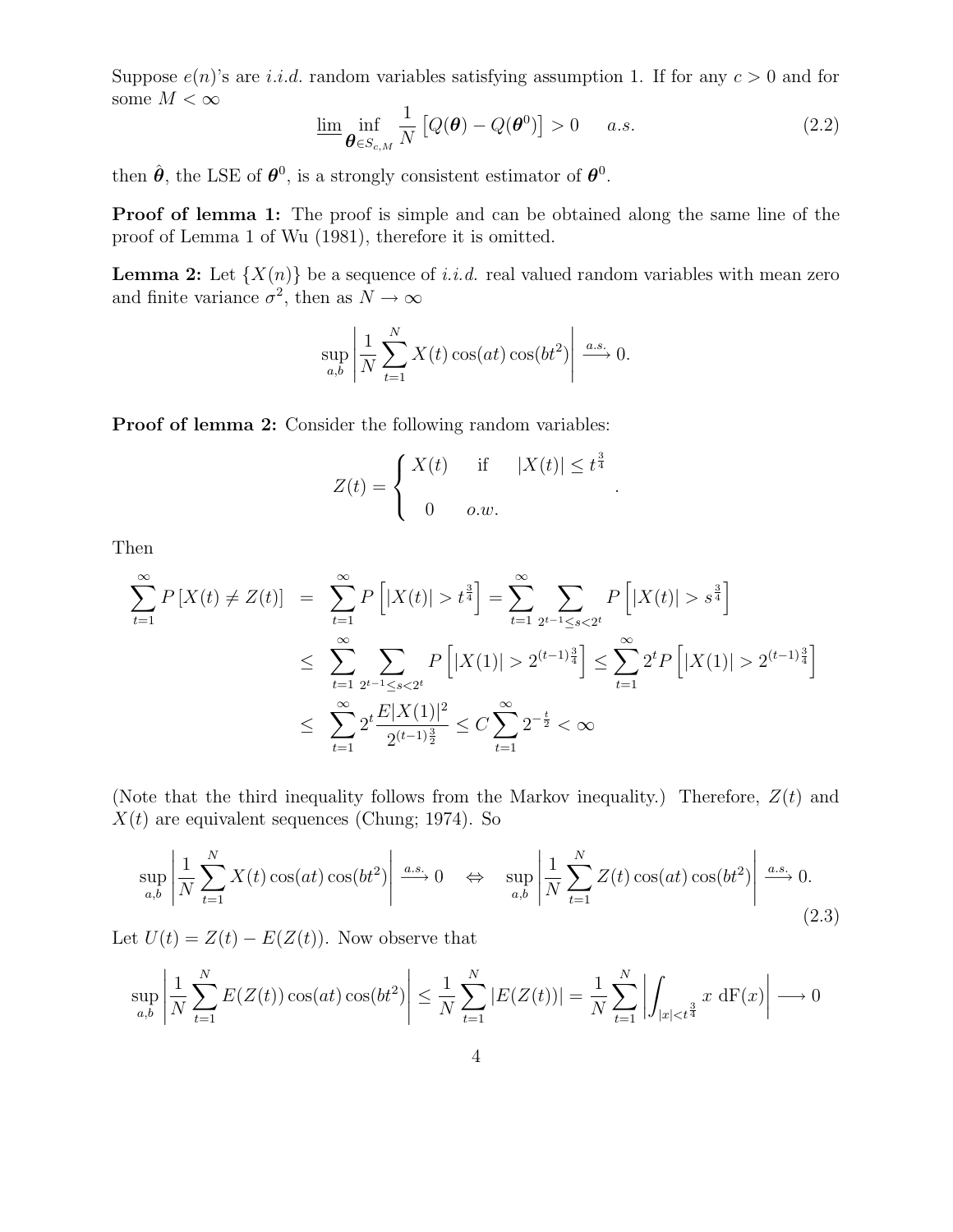as  $N \to \infty$ , where F(.) is the distribution function of  $X(n)$ . Therefore, proving (2.3) is equivalent to prove

$$
\sup_{a,b} \left| \frac{1}{N} \sum_{t=1}^{N} U(t) \cos(at) \cos(bt^2) \right| \xrightarrow{a.s.} 0.
$$
 (2.4)

.

Now we prove (2.4). For any fixed  $a, b, \epsilon > 0$  and  $0 \le h \le \frac{1}{4N}$  $\frac{1}{4N^{\frac{3}{4}}}$ , we have

$$
P\left[\left|\frac{1}{N}\sum_{t=1}^{N}U(t)\cos(at)\cos(bt^2)\right|\geq \epsilon\right] \leq 2e^{-hN\epsilon}\prod_{t=1}^{N}Ee^{hU(t)\cos(at)\cos(bn^2)}
$$
  

$$
\leq 2e^{-hN\epsilon}\prod_{t=1}^{N}(1+h^2\sigma^2) \leq 2e^{-hN\epsilon+Nh^2\sigma^2}.
$$

The first inequality follows from the Markov inequality. Note that that  $V(U(t)) = V(Z(t)) \leq$  $V(X(t)) = \sigma^2$ . It simply follows from the definition of  $Z(t)$ . Since  $|hU(t)\cos(at)\cos(bt^2)| \leq \frac{1}{2}$ and for  $|x| \leq \frac{1}{2}$ ,  $e^x \leq 1 + x + x^2$ , the second inequality holds true.  $\frac{1}{2}$ ,  $e^x \le 1 + x + x^2$ , the second inequality holds true.

Choose  $h = \frac{1}{11}$  $\frac{1}{4N^{\frac{3}{4}}}$ , therefore for large N,

$$
P\left[\left|\frac{1}{N}\sum_{t=1}^{N}U(t)\cos(at)\cos(bt^2)\right| \ge \epsilon\right] \le 2e^{-\frac{N^{\frac{1}{4}}\epsilon}{4} + \frac{\sigma^2}{16N^{\frac{1}{2}}}} \le 2e^{-\frac{1}{4}N^{\frac{1}{4}}\epsilon}
$$

Let  $J = N^6$ . Choose J points  $(a_1, b_1), \ldots, (a_J, b_J)$  such that for any point  $(a, b)$  in  $[0, \pi] \times$  $[0, \pi]$ , we have a point  $(a_k, b_k)$  satisfying

$$
|a_k - a| \le \frac{\pi}{N^3}
$$
 and  $|b_k - b| \le \frac{\pi}{N^3}$ .

Now Taylor series expansion can be used to estimate  $|\cos(bt^2) - \cos(b_k t^2)| \leq t^2 |b - b_k|$  and  $|\cos(at) - \cos(a_k t)| \leq |t||a - a_k|$ , therefore,

$$
\left| \frac{1}{N} \sum_{t=1}^{N} U(t) \left\{ \cos(at) \cos(bt^2) - \cos(a_k t) \cos(b_k t^2) \right\} \right|
$$
  
\n
$$
\leq \left| \frac{1}{N} \sum_{t=1}^{N} U(t) \cos(at) \left\{ \cos(bt^2) - \cos(b_k t^2) \right\} \right| + \left| \frac{1}{N} \sum_{t=1}^{N} U(t) \left\{ \cos(b_k t^2) (\cos(at) - \cos(a_k t)) \right\} \right|
$$
  
\n(sing Taylor series expansion)

$$
\leq C\left[\frac{1}{N}\sum_{t=1}^{N}t^{\frac{3}{4}}t^{2}\frac{\pi}{N^{3}}+\frac{1}{N}\sum_{t=1}^{N}t^{\frac{3}{4}}t\frac{\pi}{N^{3}}\right]\leq C\left[\frac{\pi}{N^{\frac{1}{4}}}+\frac{\pi}{N^{\frac{5}{4}}}\right]\longrightarrow 0 \quad \text{as} \quad N\to\infty.
$$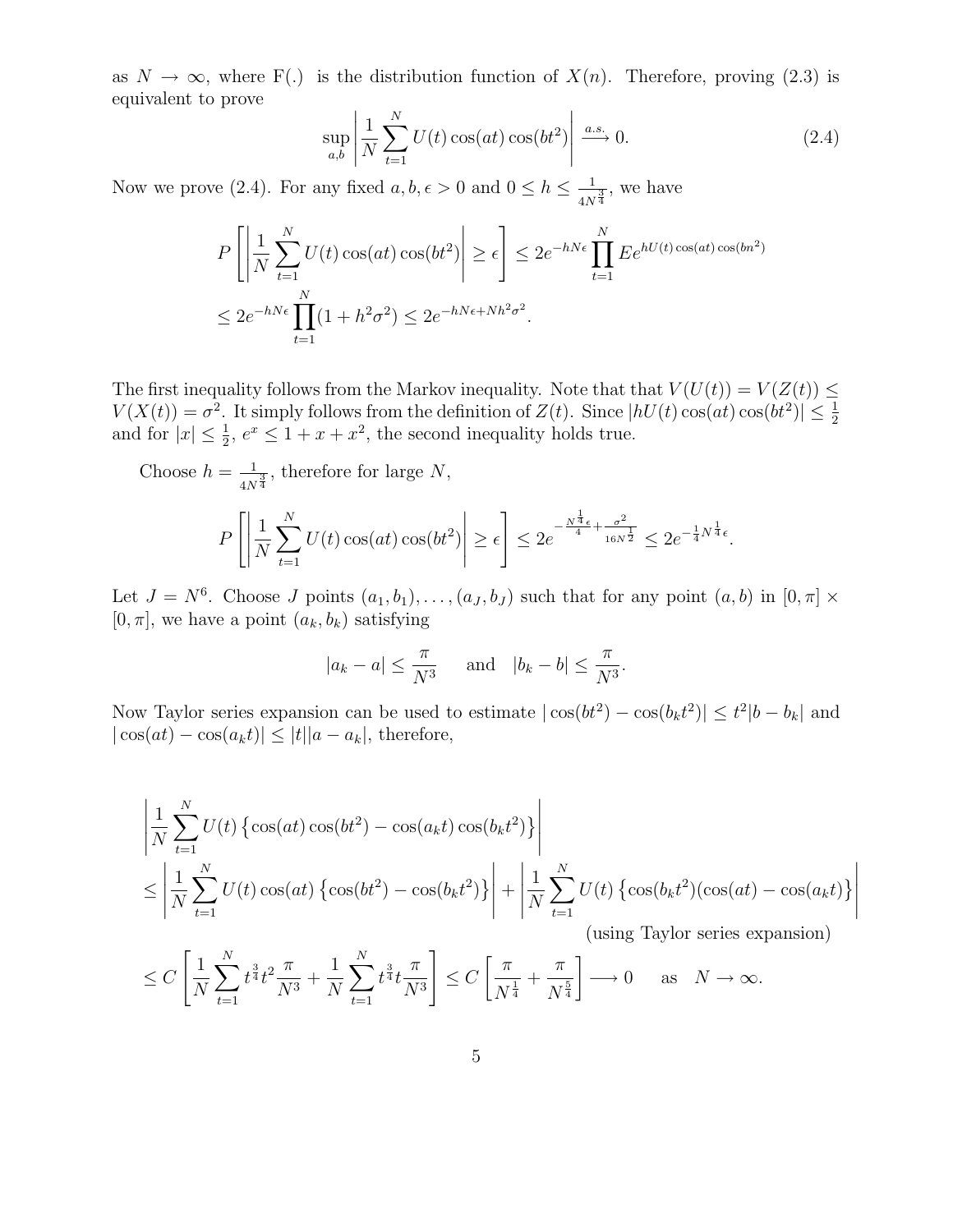Therefore for large N, we have

$$
P\left[\sup_{a,b} \left| \frac{1}{N} \sum_{t=1}^{N} U(t) \cos(at) \cos(bt^2) \right| \ge 2\epsilon \right] \le P\left[\max_{k \le N^6} \left| \frac{1}{N} \sum_{t=1}^{N} U(t) \cos(a_k t) \cos(b_k t^2) \right| \ge \epsilon \right]
$$
  

$$
\le 2N^6 e^{-\frac{N^{\frac{1}{4}} \epsilon}{4}}.
$$

Since  $\sum_{N=1}^{\infty} 2N^3 e^{-\frac{N^{\frac{1}{4}}\epsilon}{4}} < \infty$ , therefore because of Borel-Cantelli lemma (2.4) holds true and that proves lemma 2.

Corollary of Lemma 2: As  $N \to \infty$ , the following results are also true.

(a) 
$$
\sup_{a,b} \left| \frac{1}{N} \sum_{t=1}^{N} X(t) \sin(at) \sin(bt^2) \right| \xrightarrow{a.s.} 0,
$$
  
\n(b)  $\sup_{a,b} \left| \frac{1}{N} \sum_{t=1}^{N} X(t) \sin(at) \cos(bt^2) \right| \xrightarrow{a.s.} 0,$   
\n(c)  $\sup_{a,b} \left| \frac{1}{N} \sum_{t=1}^{N} X(t) \cos(at) \sin(bt^2) \right| \xrightarrow{a.s.} 0.$   
\n(d)  $\sup_{a,b} \left| \frac{1}{n^k} \sum_{t=1}^{n} t^k X(t) \cos(at) \cos(bt^2) \right| \xrightarrow{a.s.} 0, \qquad k = 1, 2, ...$ 

(d) is true for other combination of sine and cosine function like (a), (b) and (c).

**Proof of theorem 1:** In this proof we denote  $\hat{\bm{\theta}}$  by  $\hat{\bm{\theta}}_N = (\hat{A}_{R_N}, \hat{A}_{I_N}, \hat{\alpha}_N, \hat{\beta}_N)$  to emphasize that  $\hat{\boldsymbol{\theta}}$  depends on the sample size. If  $\hat{\boldsymbol{\theta}}$  is not consistent for  $\boldsymbol{\theta}^0$ , then either

**Case I** for all subsequences  $\{N_k\}$  of  $\{N\}$ ,  $|A_{R_{N_k}}| + |A_{I_{N_k}}| \to \infty$ . Then

$$
\frac{1}{N_k} \left( Q(\hat{\boldsymbol{\theta}}_{N_k}) - Q(\boldsymbol{\theta}^0) \right) \to \infty.
$$

But as  $\hat{\boldsymbol{\theta}}_{N_k}$  is the LSE of  $\boldsymbol{\theta}^0$ ,

$$
Q(\hat{\boldsymbol{\theta}}_{N_k}) - Q(\boldsymbol{\theta}^0) < 0,
$$

which leads a contradiction. So  $\hat{\theta}_N$  is consistent for  $\theta^0$ .

**Case II** for at least one subsequence  $\{N_k\}$  of  $\{N\}$ ,  $\hat{\boldsymbol{\theta}}_{N_k} \in S_{c,M}$  for some  $c > 0$ , and a  $0 < M < \infty$ . Now consider

$$
\frac{1}{N} [Q(\boldsymbol{\theta}) - Q(\boldsymbol{\theta}^0)] = \frac{1}{N} \left[ \sum_{n=1}^N \left| y(n) - Ae^{j(\alpha n + \beta n^2)} \right|^2 - \sum_{n=1}^N |e(n)|^2 \right]
$$

$$
= f_1(\boldsymbol{\theta}) + f_2(\boldsymbol{\theta}) \qquad \text{(say)}
$$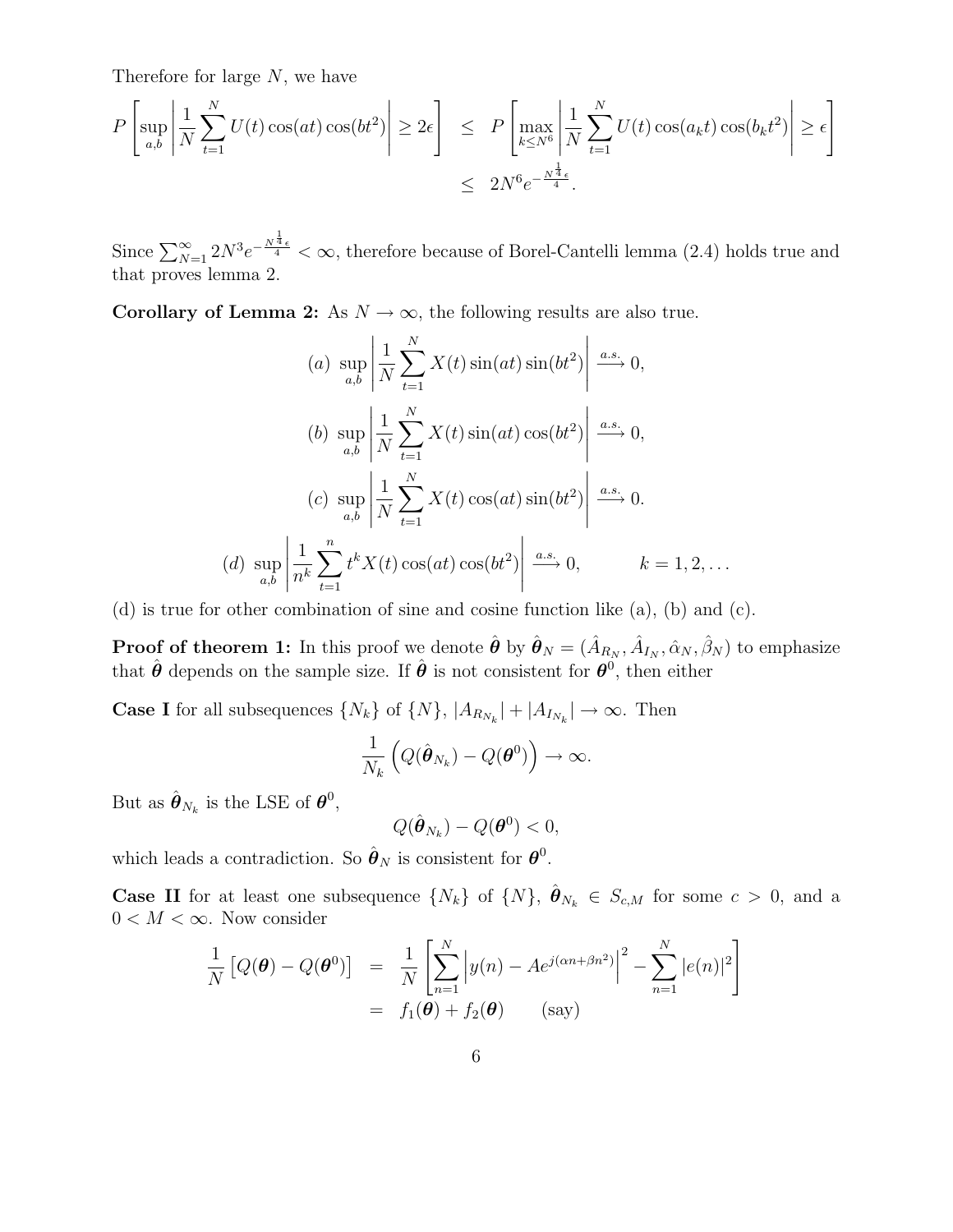where

$$
f_1(\theta) = \frac{1}{N} \sum_{n=1}^{N} [(A_R^0 \cos(\alpha^0 n + \beta^0 n^2) - A_R \cos(\alpha n + \beta n^2) - A_I^0 \sin(\alpha^0 n + \beta^0 n^2) + A_I \sin(\alpha n + \beta n^2))^2]
$$
  
+ 
$$
\frac{1}{N} \sum_{n=1}^{N} [(A_R^0 \sin(\alpha^0 n + \beta^0 n^2) - A_R \sin(\alpha n + \beta n^2) + A_I^0 \cos(\alpha^0 n + \beta^0 n^2) - A_I \cos(\alpha n + \beta n^2))^2]
$$
  

$$
f_2(\theta) = + \frac{2}{N} \sum_{n=1}^{N} e_R(n) (A_R^0 \cos(\alpha^0 n + \beta^0 n^2) - A_R \cos(\alpha n + \beta n^2) - A_I^0 \sin(\alpha^0 n + \beta^0 n^2) + A_I \sin(\alpha n + \beta n^2))
$$
  
+ 
$$
\frac{2}{N} \sum_{n=1}^{N} e_I(n) (A_R^0 \sin(\alpha^0 n + \beta^0 n^2) - A_R \sin(\alpha n + \beta n^2) + A_I^0 \cos(\alpha^0 n + \beta^0 n^2) - A_I \cos(\alpha n + \beta n^2))
$$

Using lemma 2 and its corollary it follows that

$$
\lim_{N \to \infty} \sup_{\boldsymbol{\theta} \in S_{c,M}} f_2(\boldsymbol{\theta}) = 0 \quad \text{a.s.} \tag{2.6}
$$

Now consider the following sets:

$$
S_{c,M,1} = \{ \theta : \theta = (A_R, A_I, \alpha, \beta), |A_R - A_R^0| \ge c, |A_R| \le M, |A_I| \le M \},
$$
  
\n
$$
S_{c,M,2} = \{ \theta : \theta = (A_R, A_I, \alpha, \beta), |A_I - A_I^0| \ge c, |A_R| \le M, |A_I| \le M \},
$$
  
\n
$$
S_{c,M,3} = \{ \theta : \theta = (A_R, A_I, \alpha, \beta), | \alpha - \alpha^0| \ge c, |A_R| \le M, |A_I| \le M \},
$$
  
\n
$$
S_{c,M,4} = \{ \theta : \theta = (A_R, A_I, \alpha, \beta), | \beta - \beta^0| \ge c, |A_R| \le M, |A_I| \le M \}.
$$

Note that  $S_{c,M} \subset S_{c,M,1} \cup S_{c,M,2} \cup S_{c,M,3} \cup S_{c,M,4} = S$  (say). Therefore,

$$
\underline{\lim}_{\theta \in S_{c,M}} \frac{1}{N} \left[ Q(\theta) - Q(\theta^0) \right] \ge \underline{\lim}_{\theta \in S} \frac{1}{N} \left[ Q(\theta) - Q(\theta^0) \right]. \tag{2.7}
$$

First we show that

$$
\underline{\lim}_{\theta \in S_{c,M,j}} \frac{1}{N} \left[ Q(\theta) - Q(\theta^0) \right] > 0 \quad a.s.
$$
\n(2.8)

for all  $j = 1, \ldots 4$  and because of  $(2.7)$  that would imply

$$
\underline{\lim}_{\theta \in S_{c,M}} \frac{1}{N} \left[ Q(\theta) - Q(\theta^0) \right] > 0 \quad a.s. \tag{2.9}
$$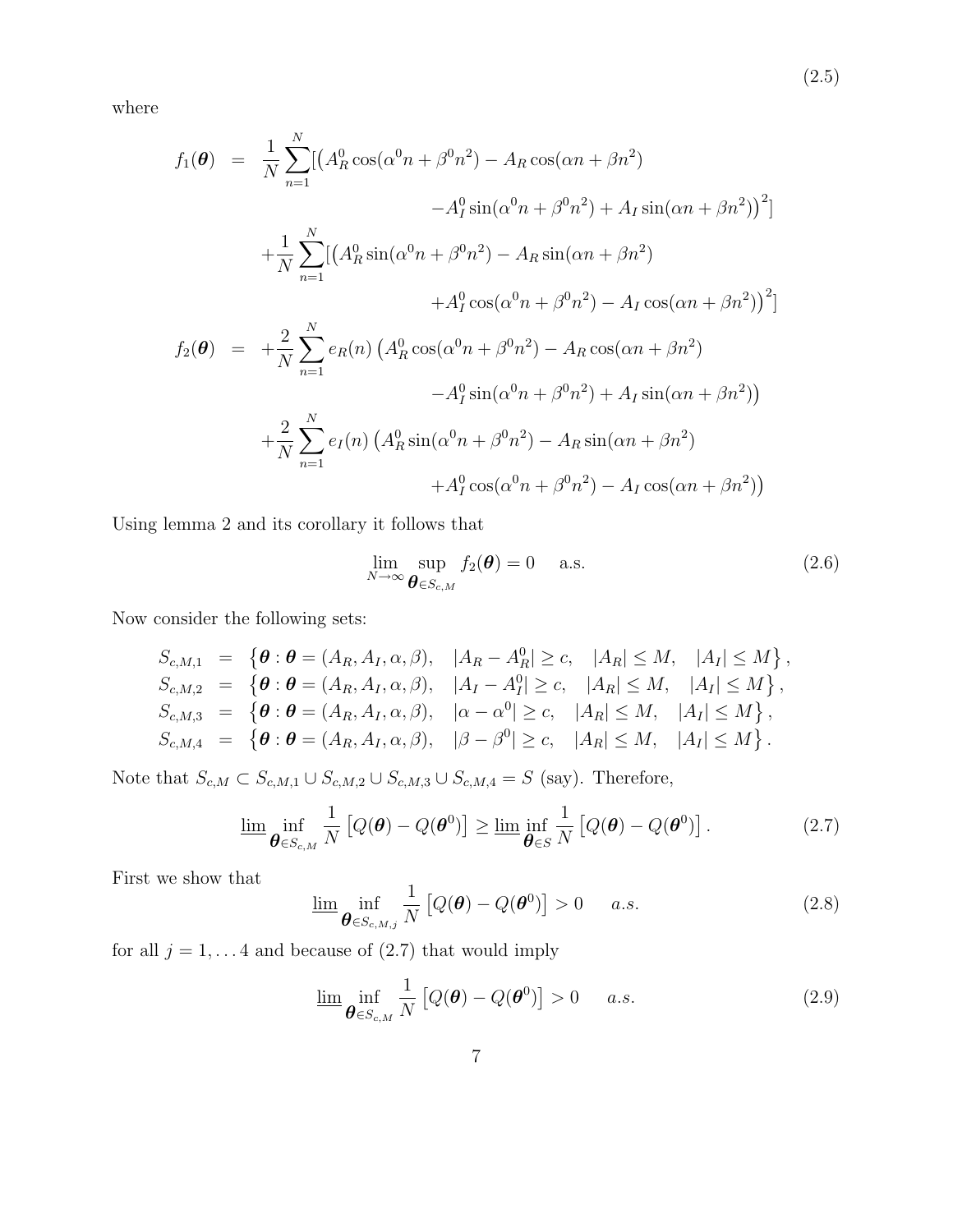Because of (2.7), using lemma 1, theorem 1 is proved provided we can show (2.8). First consider  $j = 1$  to prove (2.8). So using (2.6), it follows that

$$
\lim_{\theta \in S_{c,M,1}} \inf_{N} \frac{1}{N} \left[ Q(\theta) - Q(\theta^{0}) \right] = \lim_{\theta \in S_{c,M,1}} f_{1}(\theta)
$$
\n
$$
= \lim_{\substack{\|A_{R} - A_{R}^{0}\| \ge c}} \inf_{N} \sum_{n=1}^{N} \left[ (A_{R}^{0} \cos(\alpha^{0} n + \beta^{0} n^{2}) - A_{R} \cos(\alpha^{0} n + \beta^{0} n^{2}))^{2} + (A_{R}^{0} \sin(\alpha^{0} n + \beta^{0} n^{2}) - A_{R} \sin(\alpha^{0} n + \beta^{0} n^{2}))^{2} \right]
$$
\n
$$
= \inf_{\|A_{R} - A_{R}^{0}\| \ge c} (A_{R}^{0} - A_{R})^{2} \ge c^{2} > 0.
$$

For other  $j$ , it can be shown along the same line and that proves  $(2.9)$ . Therefore, theorem 1 is proved.

### 3. ASYMPTOTIC DISTRIBUTION OF THE LSE'S

In this section we provide the asymptotic distribution of the least squares estimators, obtained in the previous section. The asymptotic distribution of the least squares estimators of the parameters of the model (1.1) can be stated as follows:

**Theorem 2:** Under assumption 1, as  $N \to \infty$ 

$$
\[N^{\frac{1}{2}}(\hat{A}_R - A_R^0), N^{\frac{1}{2}}(\hat{A}_I - A_I^0), N^{\frac{3}{2}}(\hat{\alpha} - \alpha^0), N^{\frac{5}{2}}(\hat{\beta} - \beta^0)\] \stackrel{d}{\longrightarrow} \mathcal{N}_4(\mathbf{0}, 2\sigma^2 \Sigma),\]
$$

here  $\mathcal{N}_4(\mathbf{0}, 2\sigma^2 \Sigma)$  denotes a 4-variate normal distribution with mean vector **0** and the dispersion matrix  $2\sigma^2\Sigma$ . The matrix  $\Sigma$  has the following structure:

$$
\Sigma = \frac{1}{|A^0|^2} \begin{bmatrix} \frac{A_R^0{}^2 + 9A_I^0{}^2}{2} & -4A_R^0 A_I^0 & 18A_I^0 & -15A_I^0\\ -4A_R^0 A_I^0 & \frac{9A_R^0{}^2 + A_I^0{}^2}{2} & -18A_R^0 & 15A_R^0\\ 18A_I^0 & -18A_R^0 & 96 & -90\\ -15A_I^0 & 15A_R^0 & -90 & 90 \end{bmatrix} . \tag{3.1}
$$

It is interesting to note that the rate of convergence of the linear parameters are  $N^{\frac{1}{2}}$ , whereas the rate of convergence of the non-linear parameters are  $N^{\frac{3}{2}}$  and  $N^{\frac{5}{2}}$  respectively. It indicates that the accuracy of  $\hat{\beta}$  is maximum followed by  $\hat{\alpha}$  and then the linear parameters.

Proof of theorem 2: We use the following notations:

$$
\mathbf{Q}'(\boldsymbol{\theta}) = \left[ \frac{\partial Q(\boldsymbol{\theta})}{\partial A_R}, \frac{\partial Q(\boldsymbol{\theta})}{\partial A_I}, \frac{\partial Q(\boldsymbol{\theta})}{\partial \alpha}, \frac{\partial Q(\boldsymbol{\theta})}{\partial \beta} \right]
$$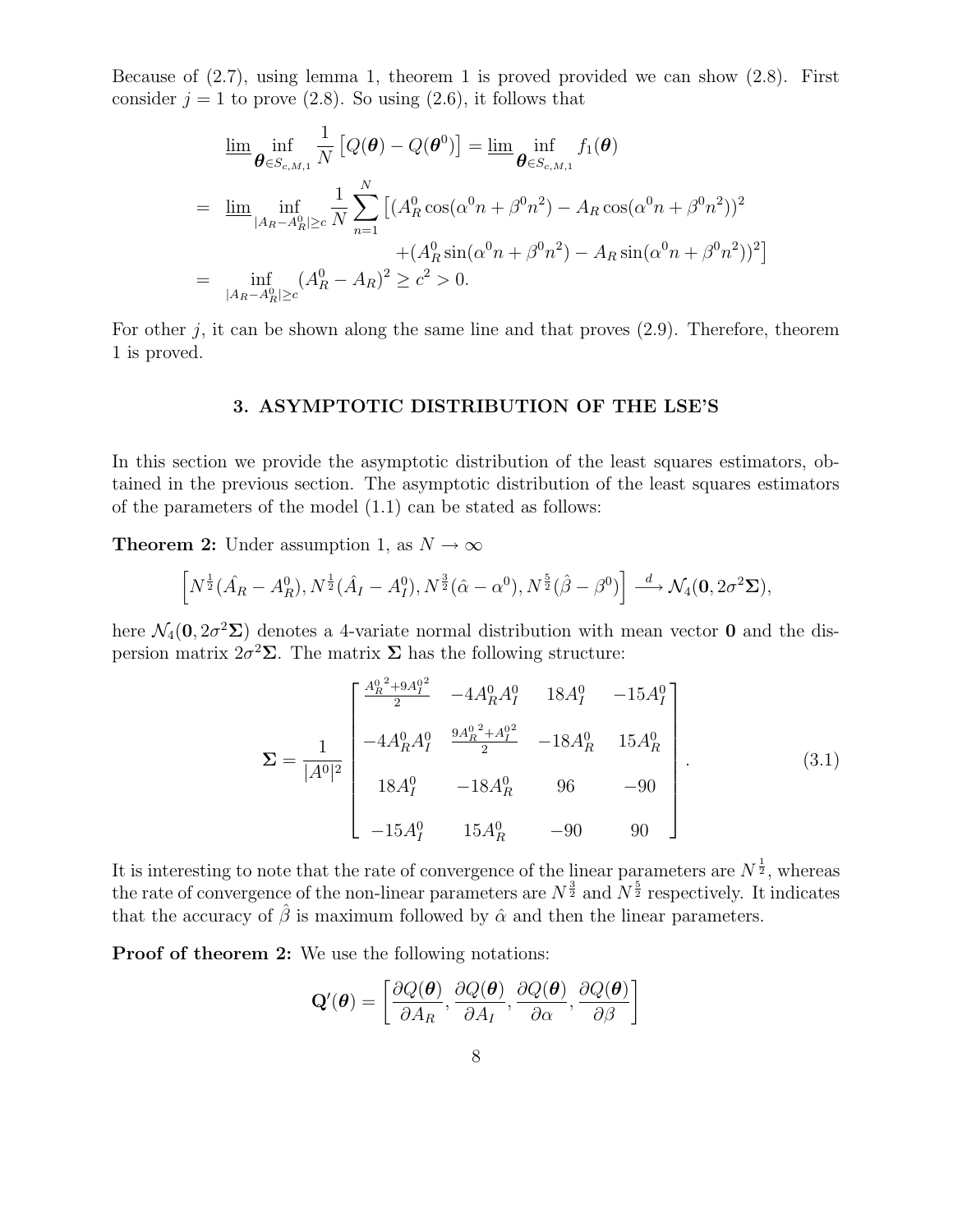and  $\mathbf{Q}''(\boldsymbol{\theta})$  is a  $4 \times 4$  matrix of the second derivatives of  $Q(\boldsymbol{\theta})$ . Now expanding  $\mathbf{Q}'(\hat{\boldsymbol{\theta}})$  around  $\boldsymbol{\theta}^0$ , by Taylor series, we obtain

$$
\mathbf{Q}'(\hat{\boldsymbol{\theta}}) - \mathbf{Q}'(\boldsymbol{\theta}^0) = (\hat{\boldsymbol{\theta}} - \boldsymbol{\theta}^0)\mathbf{Q}''(\bar{\boldsymbol{\theta}}),\tag{3.2}
$$

here  $\bar{\theta}$  is a point on the line joining  $\bar{\theta}$  and  $\theta^0$ . Suppose **D** is a 4 × 4 diagonal matrix as follows:

$$
\mathbf{D} = diag\left\{N^{-\frac{1}{2}}, N^{-\frac{1}{2}}, N^{-\frac{3}{2}}, N^{-\frac{5}{2}}\right\}.
$$

Since  $\mathbf{Q}'(\hat{\boldsymbol{\theta}}) = \mathbf{0}$ , therefore (3.2) can be written as

$$
\left(\hat{\boldsymbol{\theta}} - \boldsymbol{\theta}^{0}\right) \mathbf{D}^{-1} = -\left[\mathbf{Q}'(\boldsymbol{\theta}^{0})\mathbf{D}\right] \left[\mathbf{D}\mathbf{Q}''(\bar{\boldsymbol{\theta}})\mathbf{D}\right]^{-1},\tag{3.3}
$$

as  $[D\mathbf{Q}''(\bar{\boldsymbol{\theta}})\mathbf{D}]$  is a invertible matrix almost surely for large N. From theorem 1, it follows that  $\bar{\theta}$  converges to  $\theta^0$  almost surely as  $N \to \infty$ . Since  $Q(\theta)$  is a continuous function of  $\theta$ ,

$$
\lim_{N \to \infty} \left[ \mathbf{D} \mathbf{Q}''(\bar{\boldsymbol{\theta}}) \mathbf{D} \right] = \lim_{N \to \infty} \left[ \mathbf{D} \mathbf{Q}''(\boldsymbol{\theta}^0) \mathbf{D} \right]. \tag{3.4}
$$

Now using the facts

$$
\lim_{N \to \infty} \frac{1}{N^2} \sum_{n=1}^{N} n = \frac{1}{2}, \quad \lim_{N \to \infty} \frac{1}{N^3} \sum_{n=1}^{N} n^2 = \frac{1}{3}, \quad \lim_{N \to \infty} \frac{1}{N^4} \sum_{n=1}^{N} n^3 = \frac{1}{4} \quad \lim_{N \to \infty} \frac{1}{N^5} \sum_{n=1}^{N} n^4 = \frac{1}{5},
$$

it can be seen that

$$
\lim_{N \to \infty} \left[ \mathbf{D} \mathbf{Q}''(\boldsymbol{\theta}^0) \mathbf{D} \right] = \begin{bmatrix} 2 & 0 & -A_I^0 & -\frac{2}{3} A_I^0 \\ 0 & 2 & A_R^0 & \frac{2}{3} A_R^0 \\ -A_I^0 & A_R^0 & \frac{2}{3} |A^0|^2 & \frac{1}{2} |A^0|^2 \\ -\frac{2}{3} A_I^0 & \frac{2}{3} A_R^0 & \frac{1}{2} |A^0|^2 & \frac{2}{5} |A^0|^2 \end{bmatrix} = \Sigma^{-1}.
$$
 (3.5)

Therefore, using lemma 1

$$
\lim_{N\to\infty} \left[\mathbf{D}\mathbf{Q}''(\bar{\boldsymbol{\theta}})\mathbf{D}\right]^{-1} = \lim_{N\to\infty} \left[\mathbf{D}\mathbf{Q}''(\boldsymbol{\theta}^0)\mathbf{D}\right]^{-1} = \boldsymbol{\Sigma},
$$

where  $\Sigma$  is same as defined in (3.1). Now consider the  $4 \times 1$  vector  $\left[{\bf Q}'(\boldsymbol{\theta}^0){\bf D}\right]$ , where

$$
\left[{\bf Q}^{\prime}(\boldsymbol{\theta}^{0}){\bf D}\right]^{T}=
$$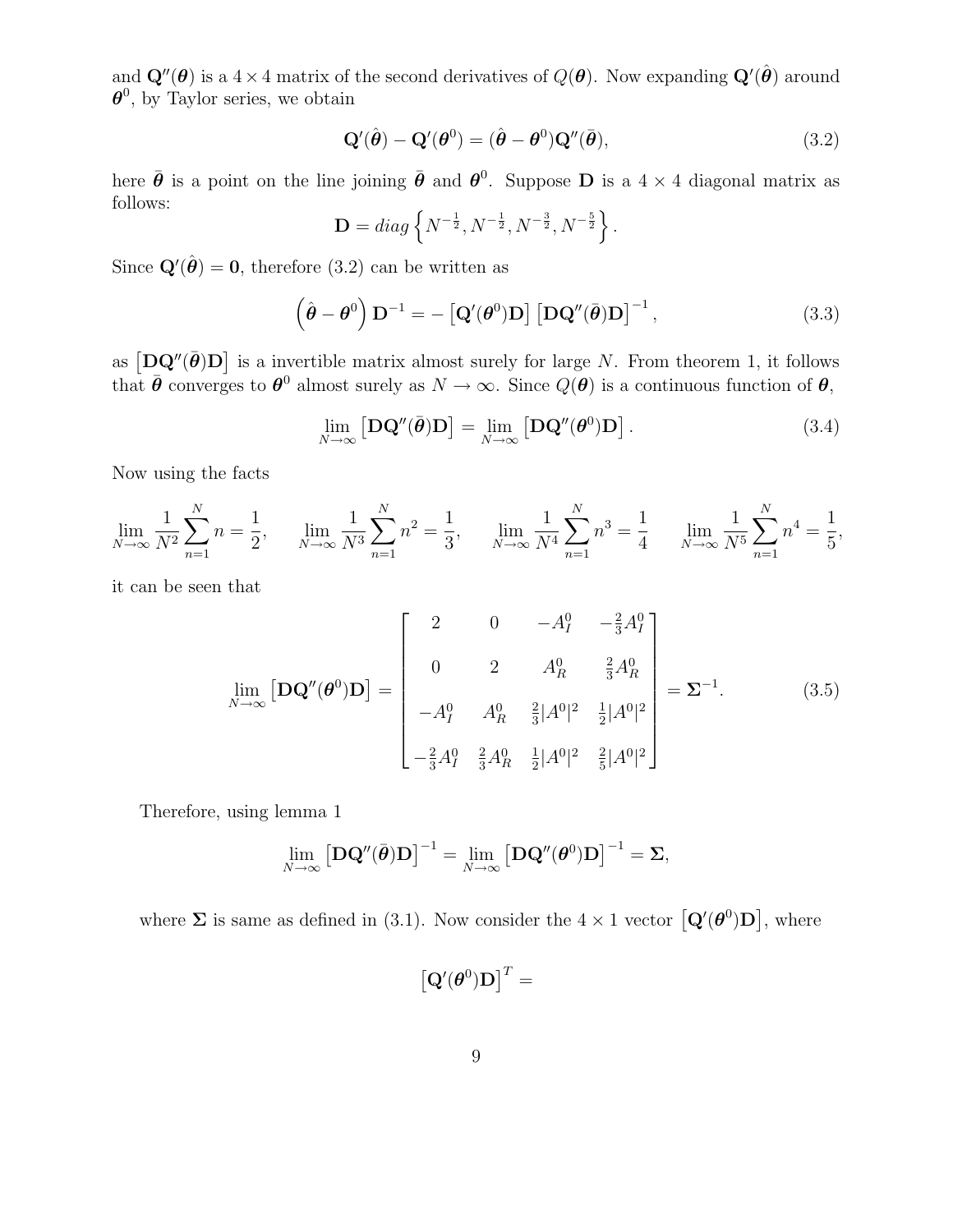$$
\begin{bmatrix}\n-\frac{2}{\sqrt{N}}\left[\sum_{n=1}^{N}e_{R}(n)\cos(\alpha^{0}n+\beta^{0}n^{2})+\sum_{n=1}^{N}e_{I}(n)\sin(\alpha^{0}n+\beta^{0}n^{2})\right] \\
\frac{2}{\sqrt{N}}\left[\sum_{n=1}^{N}e_{R}(n)\sin(\alpha^{0}n+\beta^{0}n^{2})-\sum_{n=1}^{N}e_{I}(n)\cos(\alpha^{0}n+\beta^{0}n^{2})\right] \\
\frac{2}{N^{2}}\left[A_{R}^{0}\sum_{n=1}^{N}e_{R}(n)nsin(\alpha^{0}n+\beta^{0}n^{2})+A_{I}^{0}\sum_{n=1}^{N}e_{R}(n)n\cos(\alpha^{0}n+\beta^{0}n^{2})\right]+\n\frac{2}{N^{2}}\left[A_{I}^{0}\sum_{n=1}^{N}e_{I}(n)nsin(\alpha^{0}n+\beta^{0}n^{2})-A_{R}^{0}\sum_{n=1}^{N}e_{I}(n)n\cos(\alpha^{0}n+\beta^{0}n^{2})\right]\n\frac{2}{N^{2}}\left[A_{R}^{0}\sum_{n=1}^{N}e_{R}(n)n^{2}\sin(\alpha^{0}n+\beta^{0}n^{2})+A_{I}^{0}\sum_{n=1}^{N}e_{R}(n)n^{2}\cos(\alpha^{0}n+\beta^{0}n^{2})\right]+\n\frac{2}{N^{2}}\left[A_{I}^{0}\sum_{n=1}^{N}e_{I}(n)n^{2}\sin(\alpha^{0}n+\beta^{0}n^{2})-A_{R}^{0}\sum_{n=1}^{N}e_{I}(n)n^{2}\cos(\alpha^{0}n+\beta^{0}n^{2})\right]\n\end{bmatrix}
$$
\n(3.6)

Since all the elements of  $\left[\mathbf{Q}'(\boldsymbol{\theta}^0)\mathbf{D}\right]$  satisfy the Lindeberg-Feller's condition (Chung; 1974). Therefore as  $N \to \infty$ ,

$$
\left[\mathbf{Q}'(\boldsymbol{\theta}^{0})\mathbf{D}\right] \stackrel{d}{\longrightarrow} \mathcal{N}_4\left[0, 2\sigma^2 \mathbf{\Sigma}^{-1}\right],\tag{3.7}
$$

where  $\Sigma^{-1}$  is same as defined in (3.5). Therefore from (3.2) and (3.7) theorem 2 follows immediately.

# 4. CONSISTENCY AND ASYMPTOTIC NORMALITY OF  $\hat{\sigma}^2$

In this section first we provide the consistency of  $\hat{\sigma}^2$ , an estimator of  $\sigma^2$ , which is given by

$$
\hat{\sigma}^2 = \frac{1}{N} Q(\hat{A}_R, \hat{A}_I, \hat{\alpha}, \hat{\beta}) = \frac{1}{N} Q(\hat{\boldsymbol{\theta}}). \tag{4.1}
$$

We have the following consistency result of  $\hat{\sigma}^2$ .

**Theorem 3:** Under assumption 1 as given in theorem 1, if  $N \to \infty$ , then  $\hat{\sigma}^2$  is a strongly consistent estimator of  $\sigma^2$ .

To prove theorem 3, we need the following lemma.

**Lemma 4:** If  $\hat{\alpha}$  and  $\hat{\beta}$  are the LSE's of  $\alpha^0$  and  $\beta^0$  respectively, then as  $N \to \infty$ 

$$
N(\hat{\alpha} - \alpha^0) \xrightarrow{a.s.} 0
$$
 and  $N^2(\hat{\beta} - \beta^0) \xrightarrow{a.s.} 0.$ 

**Proof of lemma 4:** Multiply both sides of the equation (3.3) by  $\frac{1}{\sqrt{2}}$  $\frac{1}{N}I_4$ , where  $I_4$  is the  $4 \times 4$ identity matrix, we obtain

$$
\left(\hat{\boldsymbol{\theta}} - \boldsymbol{\theta}^0\right) (\sqrt{N} \mathbf{D})^{-1} = -\left[\frac{\mathbf{Q}'(\boldsymbol{\theta}^0) \mathbf{D}}{\sqrt{N}}\right] \left[\mathbf{D} \mathbf{Q}''(\bar{\boldsymbol{\theta}}) \mathbf{D}\right]^{-1},\tag{4.2}
$$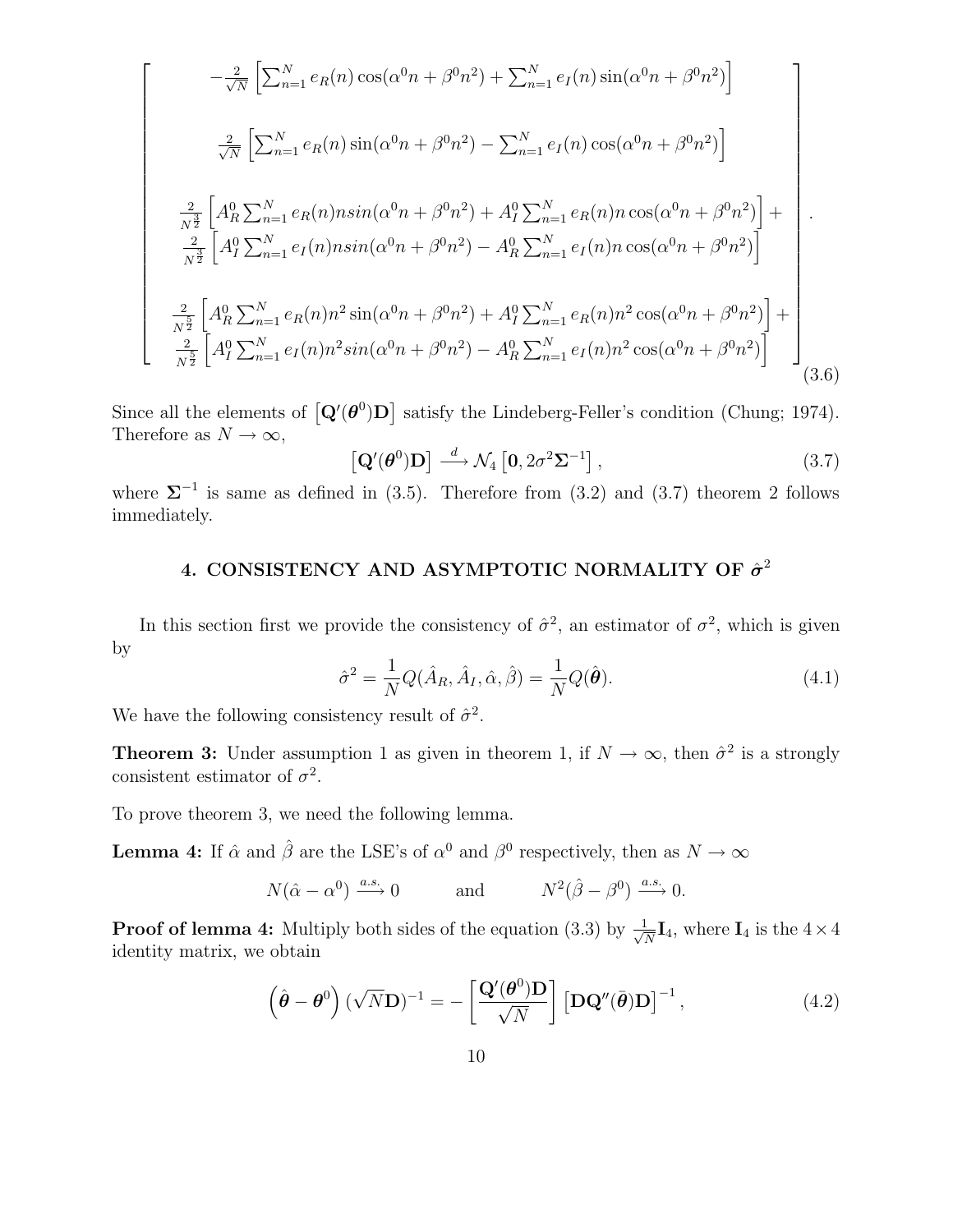It is clear from (3.6) that  $\frac{\mathbf{Q}'(\boldsymbol{\theta}^0)\mathbf{D}}{\sqrt{N}} \xrightarrow{a.s.} 0$ . Therefore,  $(\hat{\boldsymbol{\theta}} - \boldsymbol{\theta}^0) (\sqrt{N}\mathbf{D})^{-1} \xrightarrow{a.s.} 0$ . It implies lemma 4.

**Proof of theorem 3:** Let us write  $\frac{1}{N}Q(\hat{\theta})$  as follows:

$$
\frac{1}{N}Q(\hat{\theta}) = T_1 + T_2 + T_3 + T_4 + T_5,
$$
\n(4.3)

where

$$
T_{1} = \frac{1}{N} \left[ \sum_{n=1}^{N} e_{R}(n)^{2} + \sum_{n=1}^{N} e_{I}(n)^{2} \right]
$$
  
\n
$$
T_{2} = \frac{2}{N} \left[ \sum_{n=1}^{N} e_{R}(n) \left( A_{R}^{0} \cos(\alpha^{0} n + \beta^{0} n^{2}) - \hat{A}_{R} \cos(\hat{\alpha} n + \hat{\beta} n^{2}) \right) \right] -
$$
  
\n
$$
\frac{2}{N} \left[ \sum_{n=1}^{N} e_{R}(n) \left( A_{I}^{0} \sin(\alpha^{0} n + \beta^{0} n^{2}) - \hat{A}_{I} \sin(\hat{\alpha} n + \hat{\beta} n^{2}) \right) \right]
$$
  
\n
$$
T_{3} = \frac{2}{N} \left[ \sum_{n=1}^{N} e_{I}(n) \left( A_{I}^{0} \cos(\alpha^{0} n - \beta^{0} n^{2}) - \hat{A}_{I} \cos(\hat{\alpha} n + \hat{\beta} n^{2}) \right) \right] +
$$
  
\n
$$
\frac{2}{N} \left[ \sum_{n=1}^{N} e_{I}(n) \left( A_{R}^{0} \sin(\alpha^{0} n + \beta^{0} n^{2}) - \hat{A}_{R} \sin(\hat{\alpha} n + \hat{\beta} n^{2}) \right) \right]
$$
  
\n
$$
T_{4} = \frac{1}{N} \sum_{n=1}^{N} [A_{R}^{0} \cos(\alpha^{0} n + \beta^{0} n^{2}) - \hat{A}_{R} \cos(\hat{\alpha} n + \hat{\beta} n^{2}) - A_{I}^{0} \sin(\alpha^{0} n + \beta^{0} n^{2})
$$
  
\n
$$
+ \hat{A}_{I} \sin(\hat{\alpha} n + \hat{\beta} n^{2})]^{2}
$$
  
\n
$$
T_{5} = \frac{1}{N} \sum_{n=1}^{N} [A_{I}^{0} \cos(\alpha^{0} n + \beta^{0} n^{2}) - \hat{A}_{I} \cos(\hat{\alpha} n + \hat{\beta} n^{2}) + A_{R}^{0} \sin(\alpha^{0} n + \beta^{0} n^{2})
$$
  
\n
$$
- \hat{A}_{R} \sin(\hat{\alpha} n + \hat{\beta} n^{2})
$$

Note that because of strong law of large number  $T_1 \xrightarrow{a.s.} \sigma^2$ . Because of lemma 2 and its corollary,  $T_2 \xrightarrow{a.s.} 0$  and  $T_3 \xrightarrow{a.s.} 0$ . Also note that

$$
0 \leq T_4 \leq \frac{1}{N} \sum_{n=1}^{N} \left[ A_R^0 \cos(\alpha^0 n + \beta^0 n^2) - \hat{A}_R \cos(\hat{\alpha} n + \hat{\beta} n^2) \right]^2 +
$$
  

$$
\frac{1}{N} \sum_{n=1}^{N} \left[ A_I^0 \sin(\alpha^0 n + \beta^0 n^2) - \hat{A}_I \sin(\hat{\alpha} n + \hat{\beta} n^2) \right]^2
$$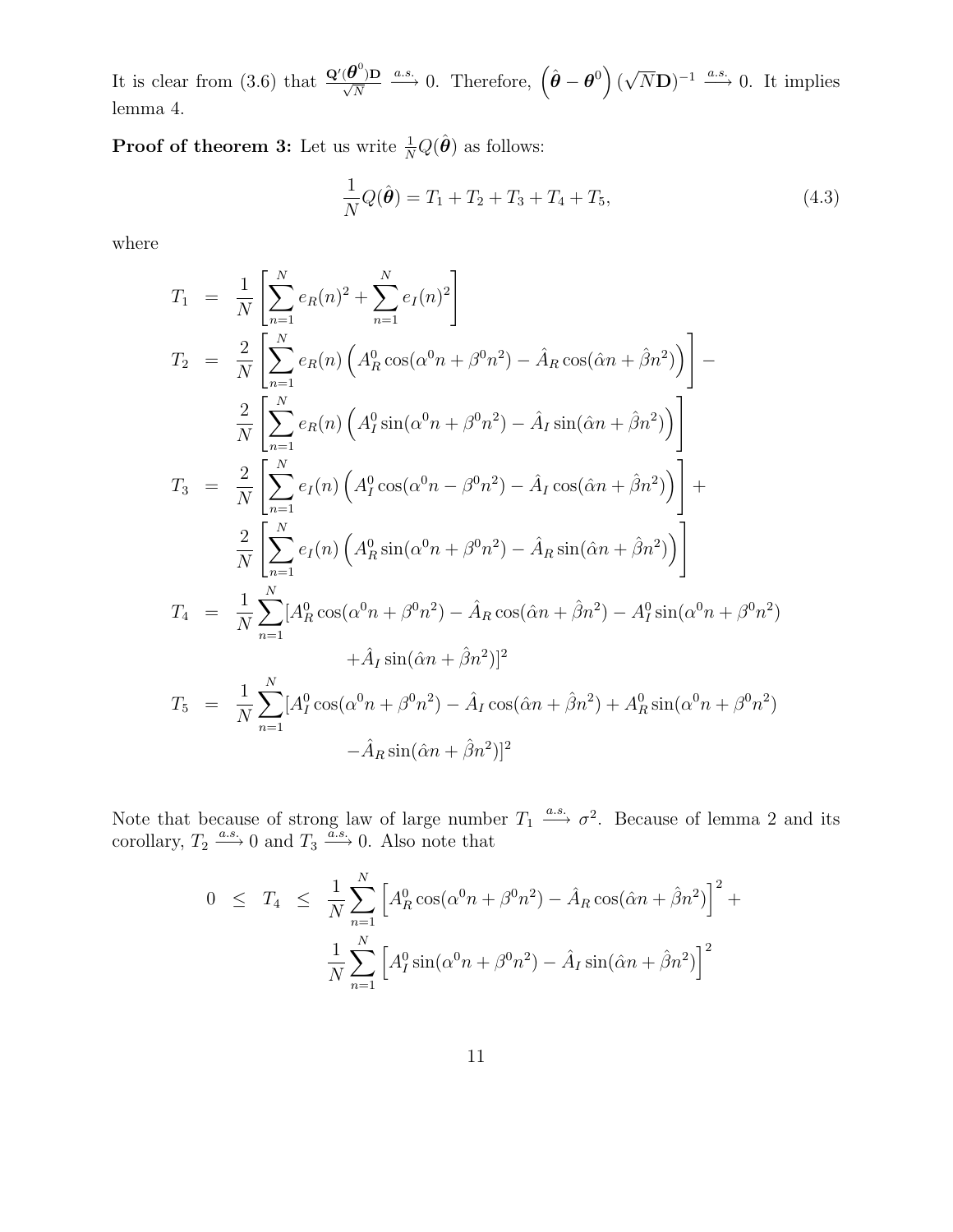Consider

$$
\frac{1}{N} \sum_{n=1}^{N} \left[ A_R^0 \cos(\alpha^0 n + \beta^0 n^2) - \hat{A}_R \cos(\hat{\alpha} n + \hat{\beta} n^2) \right]^2
$$
\n
$$
\leq \frac{2}{N} \sum_{n=1}^{N} (A_R^0 - \hat{A}_R)^2 \cos^2(\alpha^0 n + \beta^0 n^2) + \frac{2}{N} \sum_{n=1}^{N} \hat{A}_R^2 \left( \cos(\alpha^0 n + \beta^0 n^2) - \cos(\hat{\alpha} n + \hat{\beta} n^2) \right)^2
$$
\n
$$
(as 2x^2 + 2y^2 - (x + y)^2 \geq 0)
$$
\n
$$
\leq 2(A_R^0 - \hat{A}_R)^2 + \frac{2}{N} \sum_{n=1}^{N} \hat{A}_R^2 \left[ (\hat{\alpha} - \alpha^0) n + (\hat{\beta} - \beta^0) n^2 \right]^2
$$
\n
$$
\text{(using Taylor series expansion)}
$$

because  $\hat{A}_R \xrightarrow{a.s.} A_R^0$ ,  $N(\hat{\alpha} - \alpha^0) \xrightarrow{a.s.} 0$  and  $N^2(\hat{\beta} - \beta^0) \xrightarrow{a.s.} 0$ . Along the same line it follows that

$$
\frac{1}{N} \sum_{n=1}^{N} \left[ A_I^0 \sin(\alpha^0 n + \beta^0 n^2) - \hat{A}_I \sin(\hat{\alpha} n + \hat{\beta} n^2) \right]^2 \xrightarrow{a.s.} 0,
$$

therefore, it follows that  $T_4 \xrightarrow{a.s.} 0$ . Similarly  $T_5 \xrightarrow{a.s.} 0$ . It proves theorem 3.

Now we make the following assumption to prove the asymptotic normality results of  $\hat{\sigma}^2$ .

**Assumption 2:** Other than assumption 1,  $e_R(n)$  and  $e_I(n)$  also satisfy the following conditions:

$$
E(e_R(n))^4 < \infty
$$
 and  $E(e_I(n))^4 < \infty$ .

Now we state the asymptotic normality result of  $\hat{\sigma}^2$ .

**Theorem 4:** Under assumption 2, as  $N \to \infty$ 

$$
\sqrt{N}(\hat{\sigma}^2 - \sigma^2) \stackrel{d}{\longrightarrow} \mathcal{N}(0, \sigma^*),
$$

where  $\sigma^* = E(e_R(n))^4 + E(e_I(n))^4 - \frac{\sigma^4}{2}$  $rac{\tau^4}{2}$ .

**Proof of theorem 4:** First we show that as  $N \to \infty$ ,

$$
\left\{\sqrt{N}\hat{\sigma}^2 - \frac{1}{\sqrt{N}}\left[\sum_{n=1}^N \left(e_R(n)^2 + e_I(n)^2\right)\right]\right\} \stackrel{d}{\longrightarrow} 0. \tag{4.4}
$$

Note that

$$
\left\{ \sqrt{N} \hat{\sigma}^2 - \frac{1}{\sqrt{N}} \left[ \sum_{n=1}^N \left( e_R(n)^2 + e_I(n)^2 \right) \right] \right\} = \sqrt{N} \left( T_2 + T_3 + T_4 + T_5 \right).
$$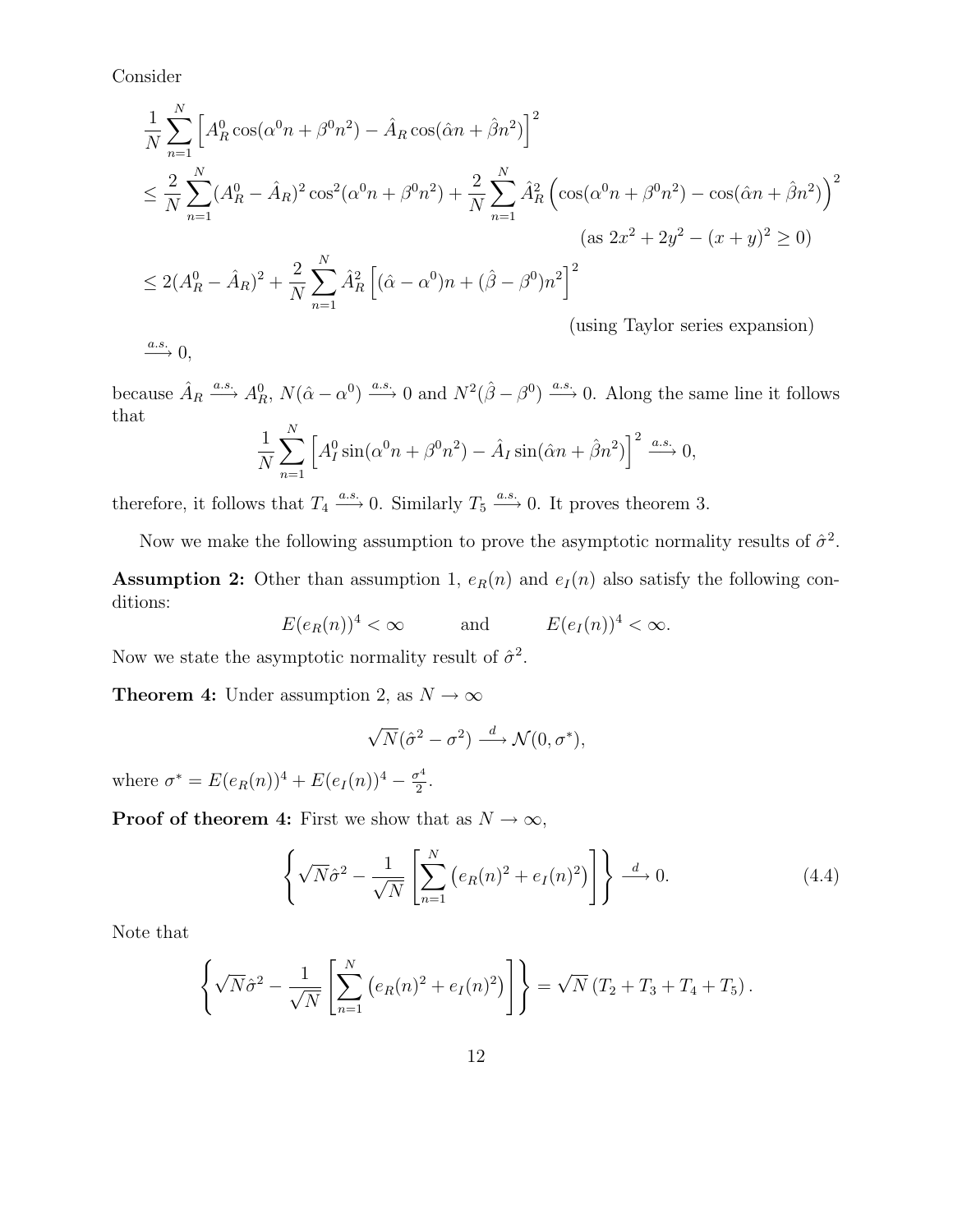Expanding  $\cos(\hat{\alpha}n + \hat{\beta}n^2)$  and  $\sin(\hat{\alpha}n + \hat{\beta}n^2)$  around  $(\alpha^0 n + \beta^0 n^2)$  and applying lemma 4, it follows by some calculations that

$$
\sqrt{N}T_2\stackrel{d}{\longrightarrow}0,\qquad \sqrt{N}T_3\stackrel{d}{\longrightarrow}0,\qquad \sqrt{N}T_4\stackrel{d}{\longrightarrow}0,\qquad \sqrt{N}T_5\stackrel{d}{\longrightarrow}0.
$$

Therefore (4.4) follows. Now using Central Limit Theorem and because of assumption 2, it follows that

$$
\frac{1}{\sqrt{N}}\left[\sum_{n=1}^N\left(e_R(n)^2+e_I(n)^2-\sigma^2\right)\right] \stackrel{d}{\longrightarrow} \mathcal{N}(0,\sigma^*).
$$

Therefore, the result follows immediately.

### 5. GENERALIZED CHIRP SIGNALS:

In this section we consider the generalized chirp signals as considered by Djuric and Kay (1990) and discuss the properties of the least squares estimators of the unknown parameters. Djuric and Kay (1990) defined the generalized chirp signal as follows:

$$
y(n) = A^0 e^{j(\omega_1^0 n + \omega_2^0 n^2 \dots + \omega_p^0 n^p)} + e(n). \tag{5.1}
$$

Here  $y(n)$ 's are the observed complex valued signals,  $A^0$  and  $e(n)$ 's are same as defined in section 1. The unknown frequencies  $\omega_1^0, \ldots, \omega_p^0$  all belong to  $(0, \pi)$  and p is a known fixed integer. Here also the problem is to estimate the unknown frequencies  $\omega_1^0, \ldots, \omega_p^0$  and  $\sigma^2$ from a sample of size N, namely  $y(1), \ldots, y(N)$ . Similarly as before we consider the least squares estimators of the unknown parameters obtained by minimizing:

$$
Q(\theta_p) = \sum_{n=1}^{N} |y(n) - Ae^{j(\omega_1 n + \dots + \omega_p n^p)}|^2,
$$
\n(5.2)

with respect to the unknown parameters  $\theta_p = (A_R, A_I, \omega_1, \dots, \omega_p)$ . Here  $A_R$  and  $A_I$  are same as defined before. We denote as before,  $\theta_p^0 = (A_R^0, A_I^0, \omega_1^0, \dots, \omega_p^0)$  as the true parameter value and  $\hat{\theta}_p = (\hat{A}_R, \hat{A}_I, \hat{\omega}_1, \dots, \hat{\omega}_p)$  as the LSE's of  $\theta_p^0$ . Now we can state the consistency result of  $\hat{\boldsymbol{\theta}}_p$  similarly as theorem 1.

**Theorem 5:** If  $\theta_p^0 = (A_R^0, A_I^0, \omega_1^0, \dots, \omega_p^0)$  is an interior point of the parameter space  $\Theta_p =$  $\Re \times \Re \times [0, \pi] \times, \ldots, \times [0, \pi]$ , the error random variables  $e(n)$  satisfy assumption 1 and  $|A^0| > 0$ , then  $\hat{\boldsymbol{\theta}}_p$  is a consistent estimator of  $\boldsymbol{\theta}_p^0$ .

Note that to prove theorem 5, we need to extend lemma 1 and lemma 2 for general  $p$ . Lemma 1 can be extended very easily for general p therefore it is not stated here explicitly. The following lemma is an extension of lemma 2 for general p.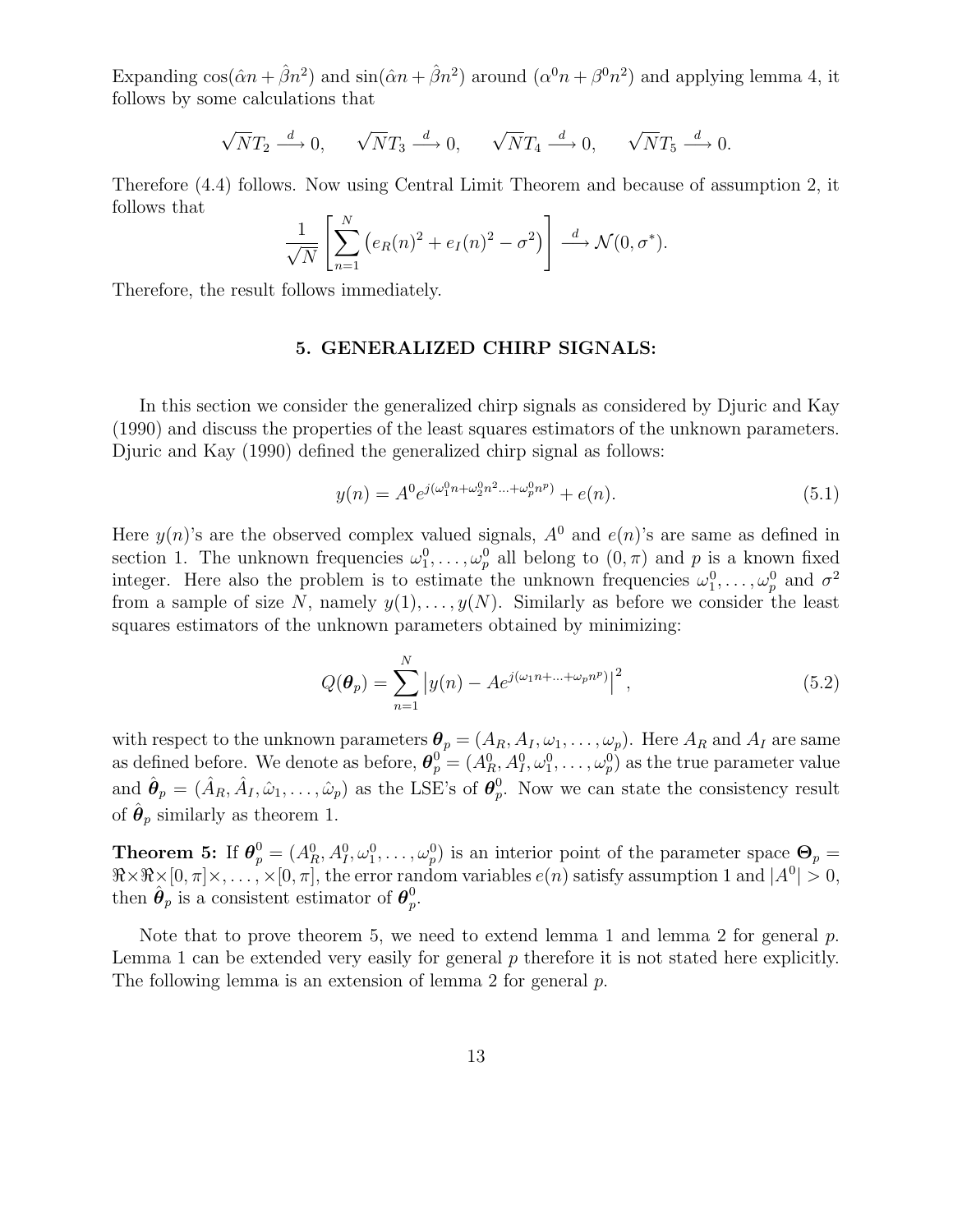**Lemma 5:** Let  $\{X(n)\}\$ be a sequence of *i.i.d.* random variables with mean zero and finite variance, then

$$
\sup_{a_1,\dots,a_p} \left| \frac{1}{N} \sum_{n=1}^N X(n) \cos(a_1 n) \dots \cos(a_p n^p) \right| \xrightarrow{a.s.} 0.
$$

**Proof of lemma 5:** The proof goes exactly the same way as the line of proof of lemma 2 up to  $(2.5)$ , with the obvious modifications that everywhere  $cos(an) cos(bn^2)$  is replaced by  $cos(a_1n)\dots cos(a_pn^p)$ . After (2.5), the following changes have to be made.

Let  $J = N^{p(p+1)}$ , choose J points  $(a_{11}, \ldots, a_{p1}), \ldots, (a_{1J}, \ldots, a_{pJ}),$  such that for any  $(a_1, \ldots, a_p) \in [0, \pi] \times, \ldots, \times [0, \pi]$ , there exists a point  $(a_{1k}, \ldots, a_{pk})$ , such that

$$
|a_1 - a_{1k}| \leq \frac{\pi}{N^3}, \dots, |a_p - a_{pk}| \leq \frac{\pi}{N^3},
$$

for some  $1 \leq k \leq J$ . Now as  $N \to \infty$ ,

$$
\left| \frac{1}{N} \sum_{n=1}^{N} U(n) \left\{ \cos(a_1 n) \dots \cos(a_p n^p) - \cos(a_{1k} n) \dots \cos(a_{pk} n^p) \right\} \right|
$$
  
 
$$
\leq C \left[ \frac{1}{N} \sum_{n=1}^{N} n^{\frac{3}{4}} . n \cdot \frac{\pi}{N^3} + \dots + \frac{1}{N} \sum_{n=1}^{N} n^{\frac{3}{4}} . n^p \cdot \frac{\pi}{N^3} \right] \longrightarrow 0.
$$

Therefore, for large N, we have

$$
P\left\{\sup_{a_1,\dots,a_p} \left|\frac{1}{N}\sum_{n=1}^N U(n)\cos(a_1n)\dots\cos(a_pn^p)\right| \ge 2\epsilon\right\}
$$
  

$$
\le P\left\{\max_{k\le N^{p(p+1)}} \left|\frac{1}{N}\sum_{n=1}^N U(n)\cos(a_1n)\dots\cos(a_pn^p)\right| \ge \epsilon\right\} \le 2N^{p(p+1)}e^{-\frac{N^{\frac{1}{4}}\epsilon}{4}}.
$$

Since  $\sum_{n=1}^{\infty} N^{3p} e^{-\frac{N^{\frac{1}{4}}\epsilon}{4}} < \infty$ , therefore by Borel-Cantelli lemma the result follows.

With the help of lemma 5 and following the same line of proof as of theorem 1, theorem 5 can be proved. Now we provide the asymptotic distribution of  $\hat{\theta}_p$  in the following theorem:

**Theorem 6:** Under assumption 1, as  $N \to \infty$ 

$$
\left[\sqrt{N}(\hat{A}_R-A_R^0),\sqrt{N}(\hat{A}_I-A_I^0),N^{\frac{3}{2}}(\hat{\omega}_1-\omega_1^0)\ldots,N^{\frac{2p+1}{2}}(\hat{\omega}_p-\omega_p^0)\right] \stackrel{d}{\longrightarrow} \mathcal{N}_{p+2}\left(\mathbf{0},\sigma^2\mathbf{\Sigma}_{p+2}\right),
$$

where  $\Sigma_{p+2}$  is  $(p+2) \times (p+2)$  positive definite matrix and it is defined through its inverse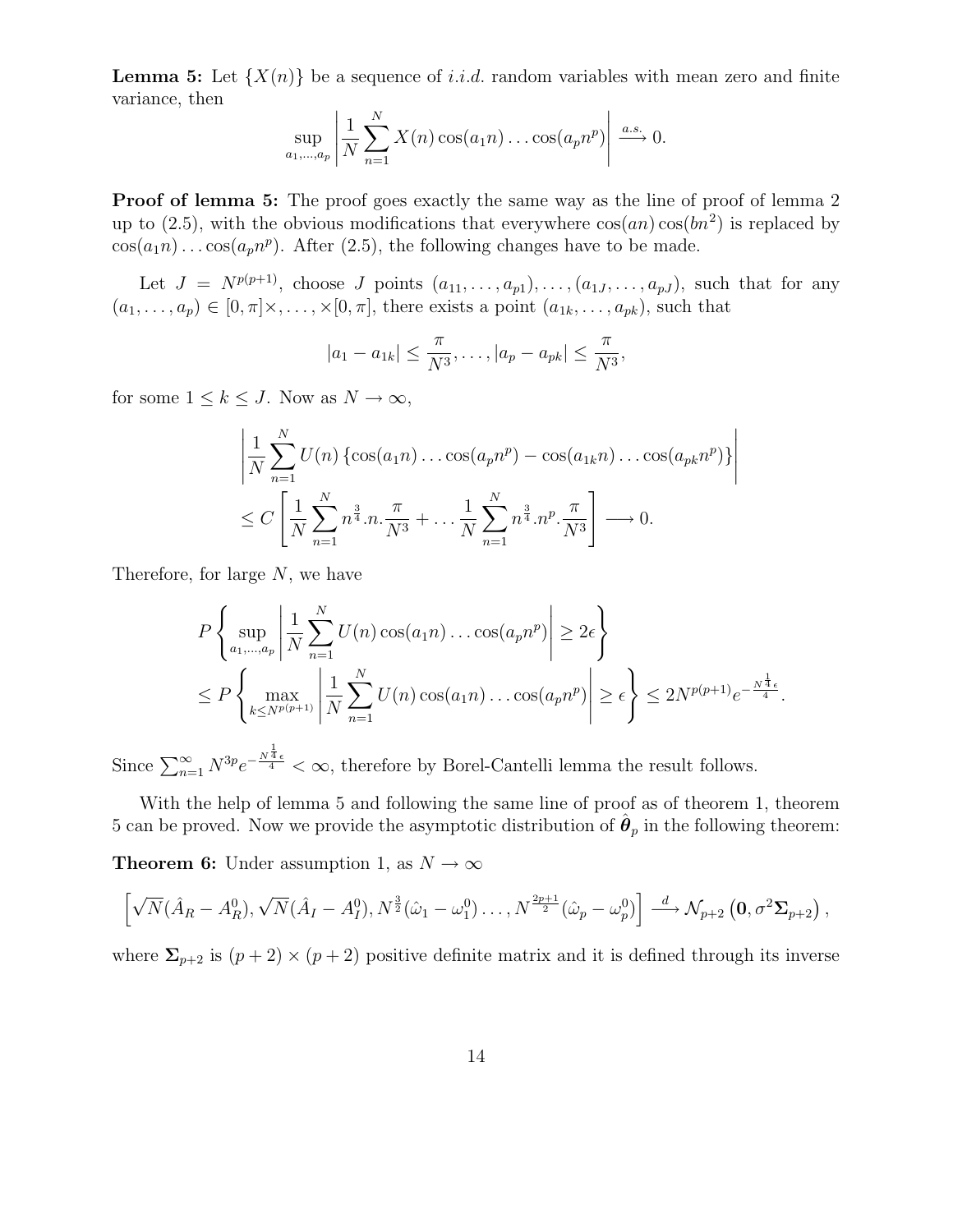as follows:

$$
\Sigma_{p+2}^{-1} = \begin{bmatrix}\n1 & 0 & -\frac{1}{2}A_1^0 & -\frac{1}{3}A_1^0 & \cdots & -\frac{1}{p+1}A_1^0 \\
0 & 1 & \frac{1}{2}A_R^0 & \frac{1}{3}A_R^0 & \cdots & \frac{1}{p+1}A_R^0 \\
-\frac{1}{2}A_1^0 & \frac{1}{2}A_R^0 & \frac{1}{3}|A^0|^2 & \frac{1}{4}|A^0|^2 & \cdots & \frac{1}{p+2}|A^0|^2 \\
-\frac{1}{3}A_1^0 & \frac{1}{3}A_R^0 & \frac{1}{4}|A^0|^2 & \frac{1}{5}|A^0|^2 & \cdots & \frac{1}{p+3}|A^0|^2 \\
\vdots & \vdots & \vdots & \ddots & \vdots \\
-\frac{1}{p+1}A_1^0 & \frac{1}{p+1}A_R^0 & \frac{1}{p+2}|A^0|^2 & \frac{1}{p+3}|A^0|^2 & \cdots & \frac{1}{2p+1}|A^0|^2\n\end{bmatrix}
$$

**Proof of theorem 6:** The proof can be obtained along the same line of proof of theorem 2 and it is omitted.

It may be mentioned that although we could not provide the explicit expression of  $\Sigma_{p+2}$ , but it can be obtained recursively using the standard matrix theory results (see Rao; 1973). For example, since we know the explicit expression for  $p = 2$ , therefore using that we can obtain the result for  $p=3$  and so on. Note that  $\sigma^2$  can be estimated in this case as  $\frac{1}{N}Q(\hat{\theta}_p)$ and theorem 3 and theorem 4 are valid in this case without any change.

### 6. NUMERICAL EXPERIMENTS:

In this section, we present some numerical experiments results to see how the proposed LSE's behave for finite samples and whether the asymptotic results can be used for small sample inferences. We consider the following model with  $p = 2$ :

$$
y(n) = Ae^{j(\alpha n + \beta n^2)} + e(n)
$$
\n(6.1)

with  $A = A_R + jA_I = 4.93 + 1.91j$ ,  $\alpha = 1.84$  and  $\beta = 1.99$ . We consider that  $e_R(n)$  and  $e_I(n)$ , the real and imaginary parts of  $e(t)$  are normally distributed *i.i.d.* random variables with mean zero and finite variance  $\sigma^2$  and they are independently distributed. We consider  $\sigma^2 = 0.02, 0.04, 0.06$  and 0.08 and the sample size  $N = 100$ . For each  $\sigma^2$ , we generate a dataset from the model (6.1) and compute the LSE's of  $A_R$ ,  $A_I$ ,  $\alpha$  and  $\beta$ . We replicate the process five thousand times and compute the average estimates (AE) and mean squared errors (MSE) of all the parameters over five thousand replications. The asymptotic variances (AVAR) of each case are also reported for comparison purposes. The results are presented in Table 1 for the nonlinear parameters  $\alpha$  and  $\beta$  only. In the first column in Table 1 the first row represents the average estimate of  $\alpha$  for  $\sigma^2 = .02$  and second and third rows represent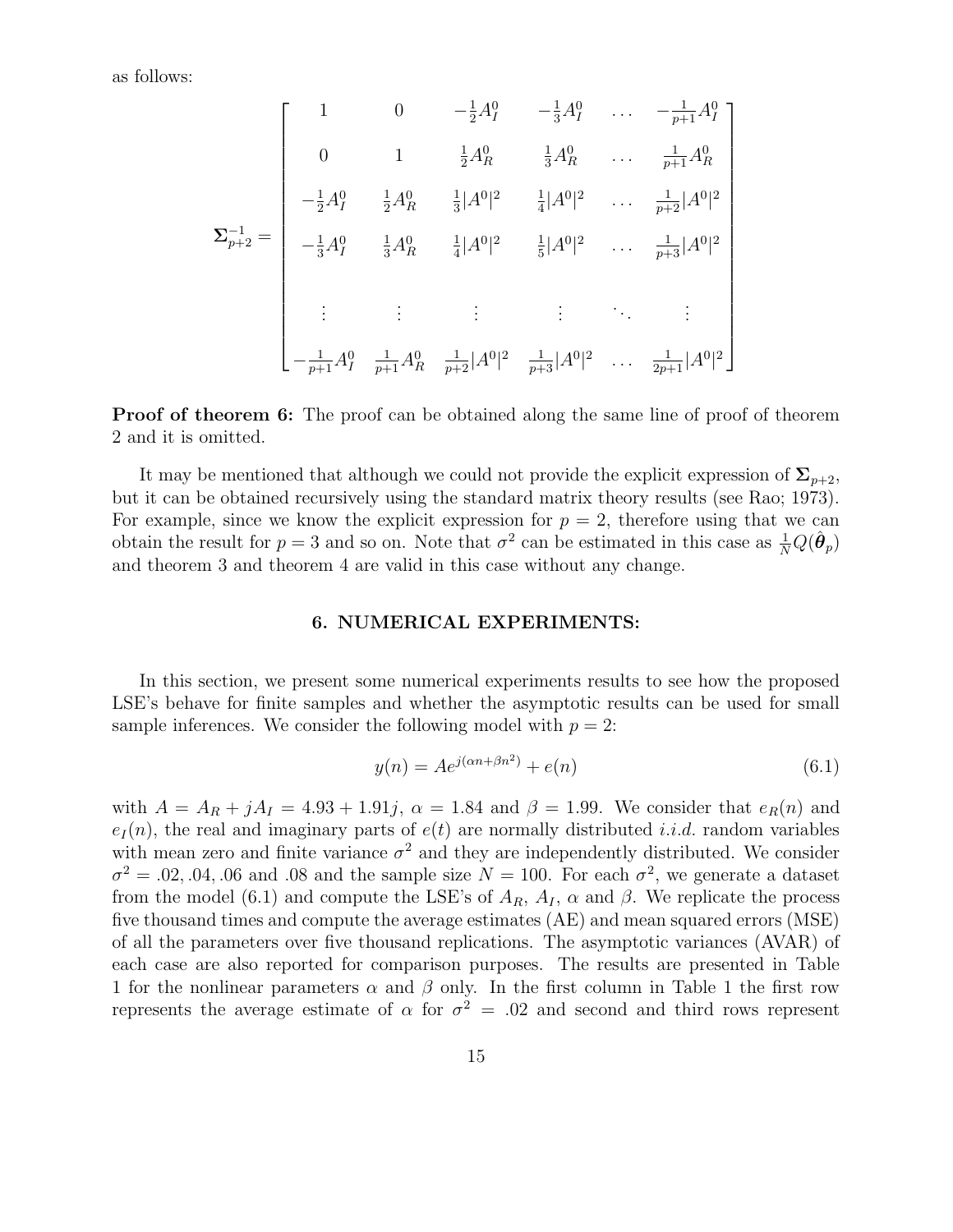|          |             | $\sigma^2 = 0.02$ | $\overline{\sigma}^2 = .04$ | $\overline{\sigma^2} = .06$ | $\overline{\sigma^2} = .08$ |
|----------|-------------|-------------------|-----------------------------|-----------------------------|-----------------------------|
|          | AE          | 1.839888          | 1.839920                    | 1.839848                    | 1.839787                    |
| $\alpha$ | MSE         | 0.431753e-06      | 0.195047e-05                | $0.620409e-05$              | 0.962986e-05                |
|          | <b>AVAR</b> | 0.137373e-06      | 0.274747e-06                | $0.412120e-06$              | 0.549494e-06                |
|          | AE          | 1.989987          | 1.989986                    | 1.989987                    | 1.989988                    |
| $\beta$  | MSE         | 0.989488e-10      | 0.411410e-09                | $0.126582e-08$              | 0.195191e-08                |
|          | <b>AVAR</b> | $0.913345e-10$    | $0.182669e-09$              | 0.274003e-09                | 0.365338e-09                |

Table 1: The average estimates, their mean squared errors and asymptotic variances of parameter  $\alpha$  and  $\beta$  for different values of  $\sigma^2$ 

the MSE and AVAR of  $\alpha$  respectively. Similarly fourth, fifth and sixth rows represent the corresponding results for  $\beta$ . The other columns represent results for  $\sigma^2 = .04, .06$  and 0.08. We also compute the 95% confidence intervals for  $\alpha$  and  $\beta$  over five thousand replications. The results are reported in Table 2. In Table 2 for different  $\sigma^2$ , the first row represents the coverage percentages (COVPER) of  $\alpha$  and the corresponding average confidence lengths (AVLEN) are in the second row. The expected confidence length (EXLEN), obtained from theorem 2 using the true parameter values are reported in third row. Similarly the results for  $\beta$  are given in fourth, fifth and sixth rows.

The following observations are clear from the entries of the Tables 1 and 2. It is observed as  $\sigma^2$  increases, the MSE's and biases of the estimators increase. It verifies the consistency property of the LSE's. The biases are quite small and the MSE's are close to the asymptotic variances. For different values of  $\sigma^2$ , the average confidence lengths are quite close to the expected confidence lengths of both the parameters. It should be mentioned here that in simulation study the true parameter values are used as initial estimators to obtained the LSE's. But in practical problems the following function which is analogous to the periodogram function

$$
I(\lambda, \mu) = \frac{1}{N} \left| \sum_{n=1} y(n) e^{i(\lambda n + \mu n^2)} \right|^2
$$

can be used. The initial estimates of  $\alpha$  and  $\beta$  can be obtained by maximizing  $I(\lambda, \mu)$  by two-dimensional grid search method.

### 7. CONCLUSIONS:

In this paper we consider the LSE's of the parameters of the chirp signals and discuss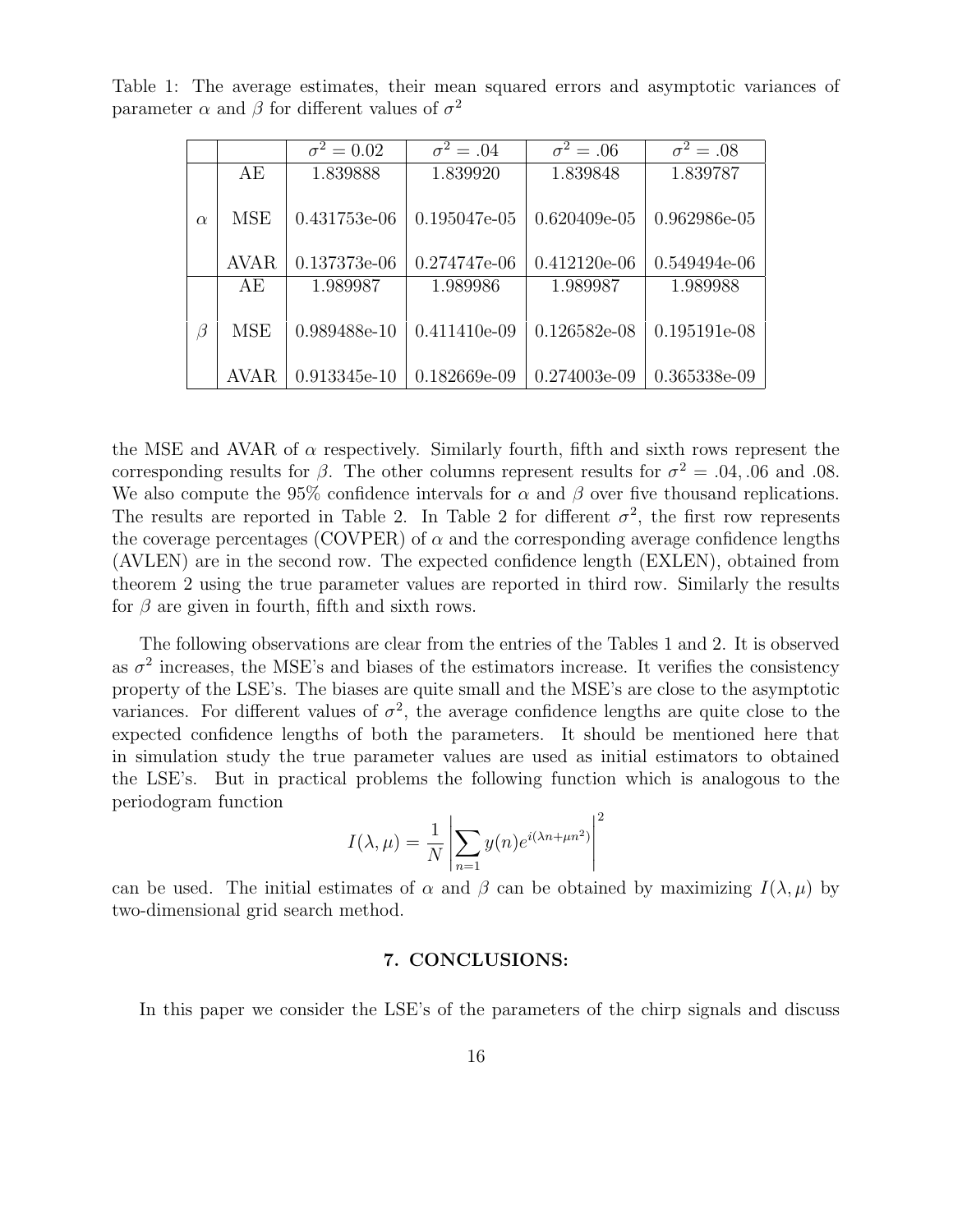Table 2: The 95% confidence lengths, the expected confidence lengths and the coverage percentages of the LSE's of the initial frequency  $\alpha$  and the frequency rate  $\beta$  for different values of  $\sigma^2$ .

|          |               | $\overline{\sigma^2} = 0.02$ | $\overline{\sigma^2} = .04$ | $\overline{\sigma^2} = .06$ | $\overline{\sigma^2} = .08$ |
|----------|---------------|------------------------------|-----------------------------|-----------------------------|-----------------------------|
|          | <b>COVPER</b> | 0.97                         | 0.96                        | 0.93                        | 0.91                        |
| $\alpha$ | <b>AVLEN</b>  | $0.203843e-02$               | 0.234893e-02                | $0.299229e-02$              | 0.351531e-02                |
|          | <b>EXLEN</b>  | $0.145291e-02$               | $0.205472e-02$              | 0.251651e-02                | 0.290581e-02                |
|          | <b>COVPER</b> | 0.96                         | 0.93                        | 0.92                        | 0.90                        |
| $\beta$  | <b>AVLEN</b>  | $0.197370e-04$               | 0.227434e-04                | 0.289727e-04                | 0.340368e-04                |
|          | <b>EXLEN</b>  | 0.140677e-04                 | 0.198947e-04                | 0.243660e-04                | 0.281354e-04                |

their theoretical properties when the additive errors are independent and identically distributed random variables with mean zero and finite variance. It is observed that the LSE's are consistent and asymptotically normally distributed. We also obtain the rates of convergence of the LSE's. These results are not available in the literature. We also consider the generalized chirp signals which was originally discussed by Djuric and Kay (1990) and discuss the asymptotic properties of the LSE's of the unknown parameters of the generalized chirp signals. It is observed that the LSE's are strongly consistent and asymptotically normally distributed. The simulation study indicates that the asymptotic results can be used in small sample inferences. Interestingly in both the cases, when the errors are also normally distributed as the LSE's are equivalent to the maximum likelihood estimators, the asymptotic variances of the LSE's coincide with the corresponding Cramer-Rao lower bounds.

Acknowledgment: The authors would like to thank two anonymous referees and the associate editor for many valuable suggestions which led to a considerable improvement of the paper.

#### REFERENCES

Abatzoglou, T. (1986), "Fast maximum likelihood joint estimation of frequency and frequency rate", IEEE Trans. on Aerosp. Electron. Syst, vol. 22, 708-714.

Chung, K.L. (1974), A First Course in Probability, Academic Press, New York.

Djuric, P.M. and Kay, S.M. (1990), "Parameter estimation of chirp signals", *IEEE Trans.*